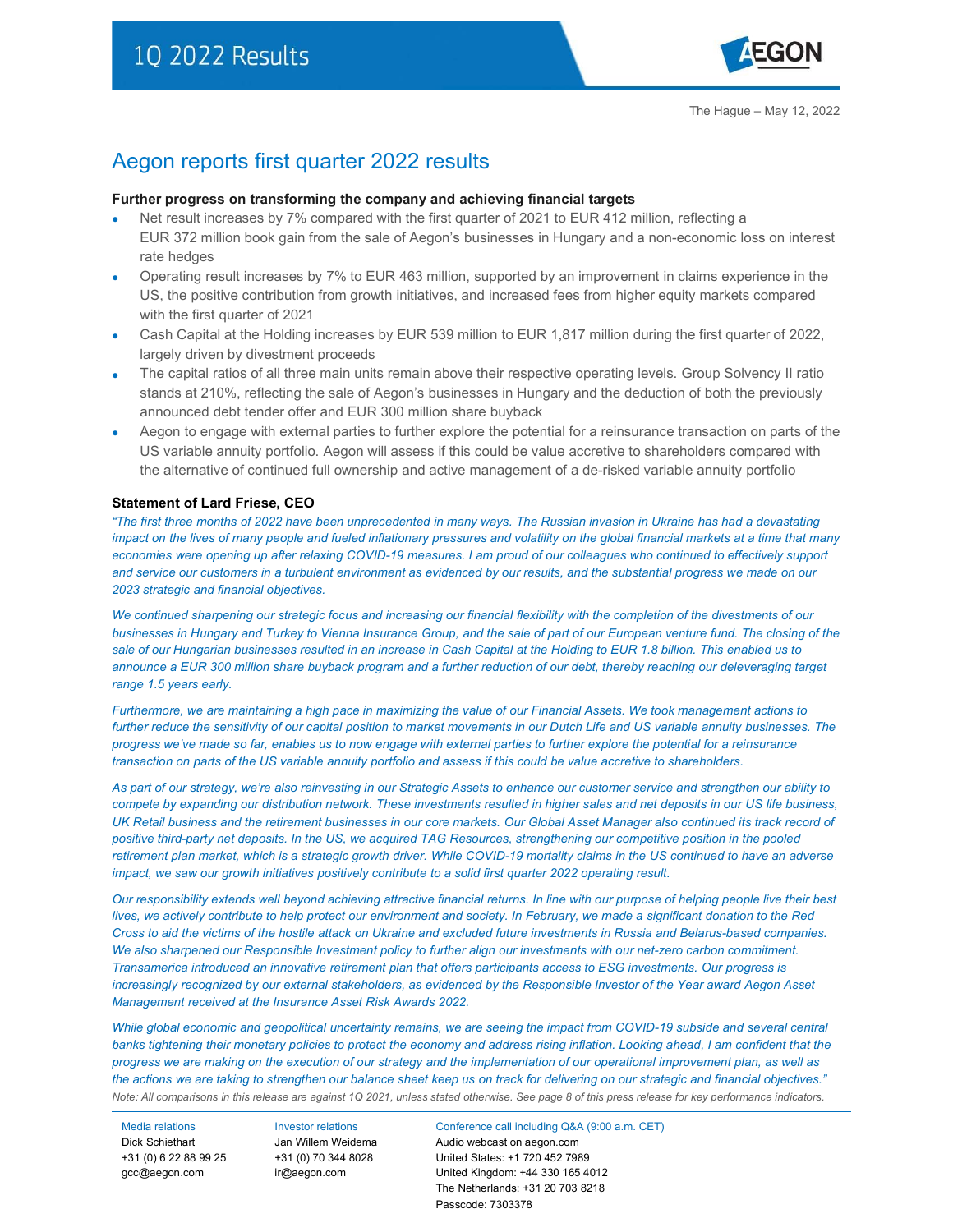

# Strategic highlights

 $\Box$ 

| Aegon N.V.                                                      |          |          |                |              |                |
|-----------------------------------------------------------------|----------|----------|----------------|--------------|----------------|
| Strategic highlights - Focus. Execute. Deliver.                 |          |          |                |              | unaudited      |
| Key performance indicators                                      |          |          |                |              |                |
|                                                                 |          |          |                |              |                |
| <b>Notes</b>                                                    | 1Q 2022  | 1Q 2021  | $\frac{0}{0}$  | 4Q 2021      | $\%$           |
| Addressable expenses 1                                          | 3,018    | 2,980    | 1              | 2,999        | 1              |
| Change compared to FY 2019                                      | (190)    | (229)    | 17             | (210)        | 9              |
|                                                                 |          |          |                |              |                |
| <b>Strategic Assets</b>                                         |          |          |                |              |                |
| <b>Americas Individual Solutions - Life</b>                     |          |          |                |              |                |
| New business strain (USD million)                               | 71       | 73       | (4)            | 69           | $\overline{2}$ |
| New life sales (USD million)                                    | 94       | 83       | 12             | 95           | (2)            |
| MCVNB (USD million)                                             | 38       | 52       | (26)           | 51           | (24)           |
| Americas Workplace Solutions - Retirement Plans Middle-Market   |          |          |                |              |                |
| Net deposits (USD million)                                      | 288      | (40)     | n.m.           | (652)        | n.m.           |
| Written sales (USD million)                                     | 1,273    | 1,124    | 13             | 1,320        | (4)            |
| <b>The Netherlands</b>                                          |          |          |                |              |                |
| Mortgage origination (EUR million)                              | 2,445    | 3,031    | (19)           | 2,269        | 8              |
| Workplace Solutions net deposits (EUR million)                  | 186      | 173      | 8              | 187          |                |
| Net growth Knab customers ('000s of customers)                  | 13.9     | 10.4     | 33             | 2.4          | n.m.           |
| <b>United Kingdom</b>                                           |          |          |                |              |                |
| Platform expenses / AuA                                         | 19 bps   | 22 bps   | (14)           | 21 bps       | (10)           |
| Annualized revenues gained/(lost) on net deposits (GBP million) | (2)      | (2)      | $\overline{c}$ | (2)          | (4)            |
| Workplace net deposits (GBP million)                            | 701      | 295      | 138            | 542          | 29             |
| Retail net deposits (GBP million)                               | 23       | (42)     | n.m.           | (38)         | n.m.           |
| Growth Markets (Spain & Portugal, China, Brazil)                |          |          |                |              |                |
| New life sales (EUR million)                                    | 64       | 65       | (1)            | 51           | 26             |
| MCVNB (Life) (EUR million)                                      | 22       | 32       | (31)           | 27           | (18)           |
| New premium production (P&C and A&H) (EUR million)              | 33       | 29       | 13             | 28           | 15             |
| Asset management - Global Platforms                             |          |          |                |              |                |
|                                                                 |          |          |                |              |                |
| Operating margin (%)                                            | 16.2%    | 12.8%    | 26             | 11.7%        | 38             |
| Net deposits (EUR million)                                      | (3, 293) | (3, 572) | 8              | (1,968)      | (67)           |
| of which Third-party (EUR million)                              | 423      | 138      | n.m.           | 419          | 1              |
| Annualized revenues gained/(lost) on net deposits (EUR million) | (2)      |          | n.m.           | $\mathbf{1}$ | n.m.           |
| <b>Financial Assets</b>                                         |          |          |                |              |                |
| <b>Americas - Variable Annuities</b>                            |          |          |                |              |                |
| Capital generation (USD million)                                | (120)    | 79       | n.m.           | 228          | n.m.           |
| Dynamic hedge effectiveness ratio (%)                           | 97%      | 99%      | (2)            | 98%          | (1)            |
| Americas - Long-Term Care                                       |          |          |                |              |                |
| Capital generation (USD million)                                | 51       | 76       | (34)           | 41           | 23             |
| Actual to expected claim ratio (%) (IFRS)                       | 51%      | 43%      | 19             | 77%          | (34)           |
| NPV of rate increases approved since end-2020 (USD million)     | 368      | 112      | n.m.           | 342          | 8              |
| The Netherlands - NL Life                                       |          |          |                |              |                |
| Operating capital generation (EUR million)                      | 66       | 27       | 140            | 56           | 18             |
| Remittances to Aegon NL (EUR million)                           | 50       | 25       | 100            | 25           | 100            |
|                                                                 |          |          |                |              |                |

Solvency II ratio (%) 186% 149% *25* 186% *-* 1. Trailing four quarters in constant currency. EUR million.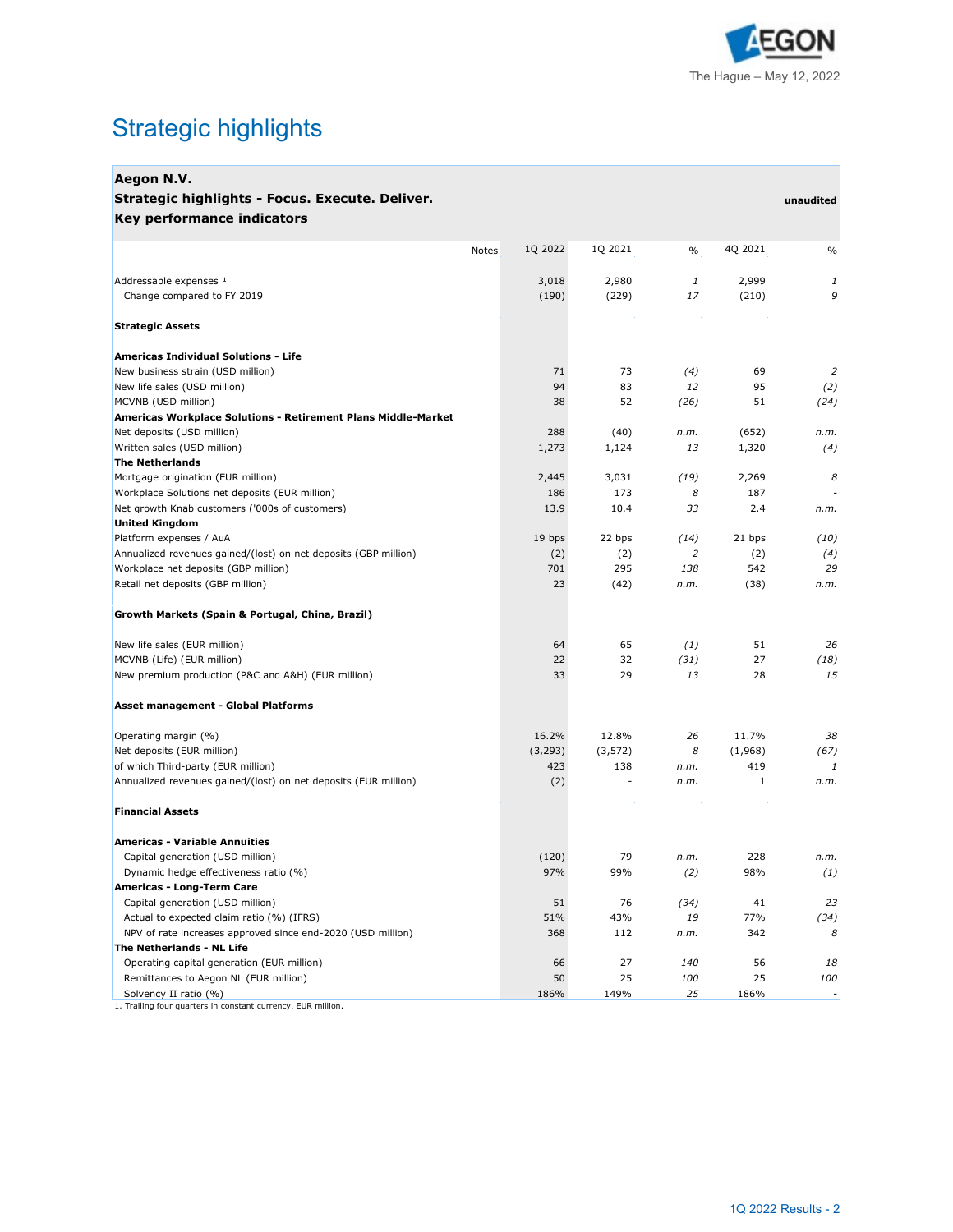

### **Aegon's strategy**

Aegon is taking significant steps to transform the company in order to improve its performance and create value for its customers and shareholders. To ensure delivery against these objectives, a rigorous and granular operating plan has been developed across the organization. Aegon focuses on three core markets (the United States, the Netherlands, and the United Kingdom), three growth markets (Spain & Portugal, Brazil, and China) and one global asset manager. Aegon's businesses within its core markets have been separated into Financial Assets and Strategic Assets. The aim is to release capital from Financial Assets and from businesses outside of Aegon's core and growth markets, and to re-allocate capital to growth opportunities in Strategic Assets, growth markets and Asset Management. Throughout this transformation, the company aims to maintain a solid capital position in the business units and at the Holding. Through proactive risk management actions, Aegon is improving its risk profile and reducing the volatility of its capital ratios.

# **Operational improvement plan**

Aegon has an ambitious plan that now comprises more than 1,200 detailed initiatives designed to improve the operating performance of its business by reducing costs, expanding margins, and growing profitably. Between the launch of the operational improvement plan and the end of the first quarter of 2022, a total of 937 initiatives have been executed, of which 728 are related to expense savings.

Aegon is implementing an expense savings program aimed at reducing addressable expenses and driving business growth. Aegon targets EUR 400 million expense savings from expense savings initiatives by 2023, of which EUR 150 million is expected to be reinvested in growth initiatives. In the trailing four quarters, Aegon has reduced addressable expenses through expense savings initiatives by EUR 234 million compared with the base year 2019. Aegon remains confident on delivering on its expense savings target, while absorbing expense inflation. In the trailing four quarters, reduced travel and marketing activity in a COVID-19 environment led to an additional, temporary EUR 10 million reduction in annual expenses compared with 2019. These reductions in expenses were partly offset by EUR 52 million expenses made for growth initiatives in the trailing four quarters. Combined, addressable expenses have been reduced by EUR 190 million compared with the base year 2019. The growth initiatives are aimed at improving customer service, enhancing user experience, and developing new products, and contributed EUR 165 million to the operating result in the trailing four quarters. The company will continue to execute the expense savings and growth initiatives at pace.

### **Strategic Assets**

Strategic Assets are businesses with a greater potential for an attractive return on capital, and where Aegon is well positioned for growth. In these businesses, Aegon invests in expanding its customer base and increasing its margins to realize profitable growth.

### *Americas*

In the US Individual Solutions business, Transamerica's aim is to achieve a top-5 position in term life, whole life final expense, and indexed universal life through profitable sales growth. New life sales in the first quarter of 2022 amounted to USD 94 million, a 12% increase compared to the same period last year, and were driven by increased indexed universal life and whole life final expense sales. This increase was supported by an enhanced service program for top-selling agents aimed at improving customer service, reducing cycle times, and strengthening the relationship between the agents and Transamerica. Furthermore, sales benefitted from the continued success of the funeral planning benefit for eligible indexed universal life policyholders, which is a distinct competitive advantage in the World Financial Group (WFG) distribution channel. WFG continued its recruiting success and grew its number of licensed agents by 8% compared with the first quarter 2021 to 57,000. Sales of Transamerica's indexed universal life products through WFG matched highest sales quarter in six years. Transamerica's whole life final expense sales increased for the quarter and were the highest since the fourth quarter of 2019 following enhancements made to the product, the application process, and to customer service.

In the US Workplace Solutions business, Transamerica aims to compete as a top-5 player in new sales in the Middle-Market segment of Retirement Plans. Momentum is building here with seven consecutive quarters of written sales of over USD 1 billion. Middle-Market written sales totaled USD 1.3 billion, an increase of 13% compared with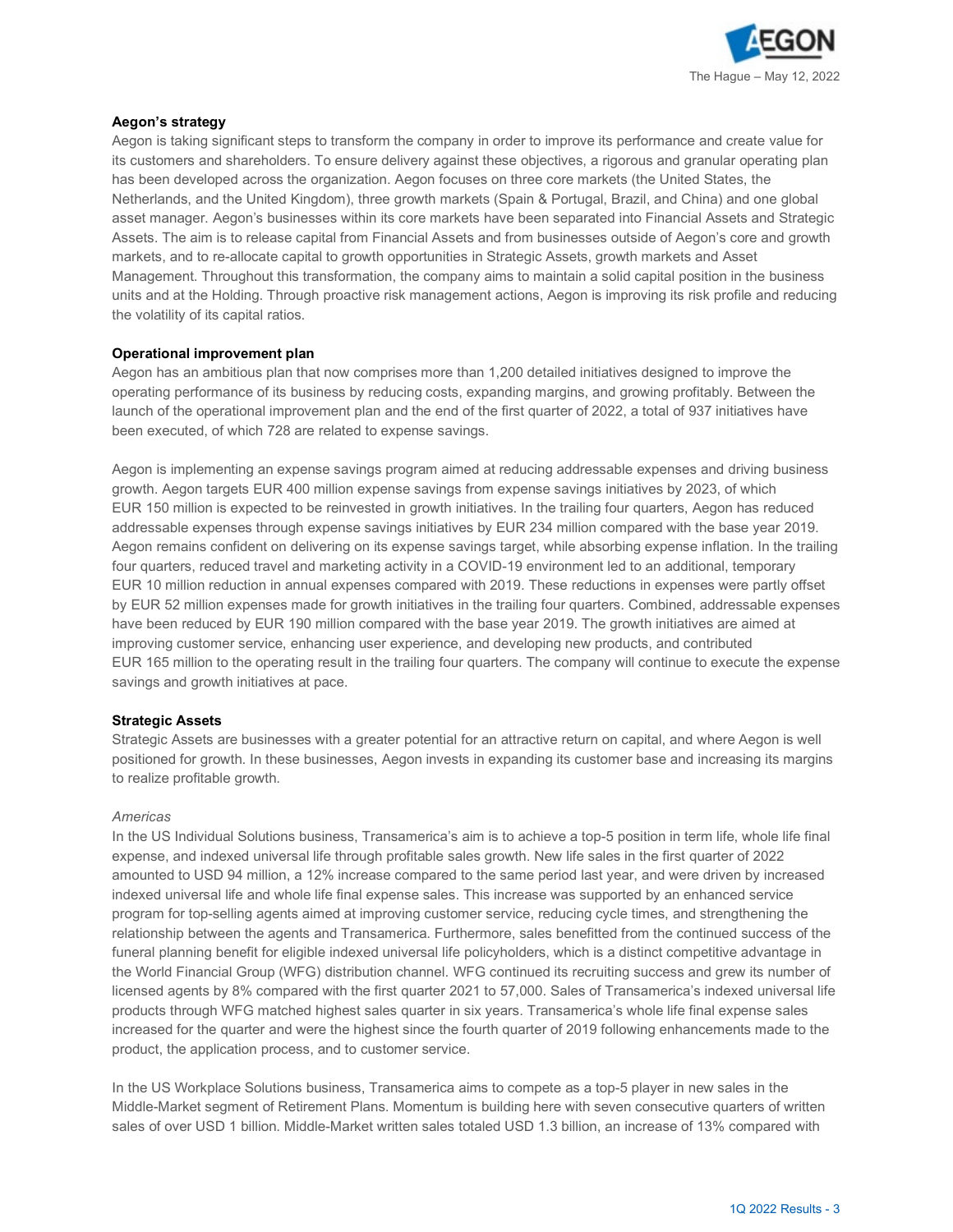

the first quarter of 2021. Net deposits turned positive for the Middle-Market and amounted to USD 288 million in the first quarter of 2022 compared with USD 40 million of net outflows in the same quarter of last year. Net deposits are benefiting from strong written sales in prior periods, which translate into higher takeover and recurring deposits.

On March 1, 2022, Transamerica announced the expansion of its capabilities in pooled retirement plans – which is a strategic growth driver – with the acquisition of TAG Resources, LLC. The addition of TAG's technology and service model will enable Transamerica to further expand its pooled retirement plan offerings to third-party administrators, financial advisors, broker-dealers, and other distribution partners.

# *The Netherlands*

Aegon is a leading mortgage originator in the Netherlands, and benefits from its scale, high service levels to intermediaries and customers, and diversified funding. In the first quarter of 2022, the company originated EUR 2.4 billion of residential mortgages. Approximately two thirds of that was originated for third-party investors, who pay Aegon a fee for originating and servicing these mortgages. Mortgages under administration grew by EUR 4.2 billion compared with the first quarter of 2021 to EUR 60.8 billion despite high prepayments as a result of customers refinancing their mortgages in light of relatively low interest rate levels.

Net deposits for the Workplace Solutions defined contribution pension products (PPI) in the Netherlands increased by 8% to EUR 186 million in the first quarter of 2022. Aegon's PPI offering is low-cost thanks to the scale of its administration subsidiary, TKP. In the past two quarters, TKP onboarded the 600,000-participant pension fund for the metal and technology industry in the Netherlands, which brings their total number of pension participants serviced to 3.7 million at the end of the first quarter of 2022.

Aegon aims to develop its online bank Knab into a digital gateway for individual retirement solutions. In the first quarter of 2022, Knab grew its fee-paying customer base by almost 14,000. This underscores the bank's ability to attract and retain customers through its clear way of communicating, its customer-friendly service, and the way it offers customers an easy way of managing their banking matters online.

### *United Kingdom*

In the United Kingdom, Aegon's aim is to grow both the Retail and Workplace channels of its platform business. The platform business – excluding the low-margin Institutional business – generated net deposits of GBP 724 million, with both channels contributing positively. This represents a GBP 470 million increase in net deposits versus the comparable quarter in 2021. Net deposits for the Retail channel turned positive and were the best since the re-platforming of the Cofunds business in 2018. Enhancements made to the platform's functionality and investments in the servicing of intermediaries have been driving the gradual improvement in net deposits in recent quarters. Net deposits on the platform contributed positively to revenues, but were more than offset by the revenues lost from the anticipated gradual run-off of the traditional product portfolio. Platform expenses as a percentage of assets under administration decreased by 3 basis points compared with the first quarter of last year to 19 basis points, with both expense savings and the favorable impact from market movements on assets under administration contributing positively.

### **Financial Assets**

Financial Assets are blocks of business which are capital intensive with relatively low returns on capital employed. New sales for these blocks are limited and focused on products with higher returns and a moderate risk profile. Dedicated teams are responsible for managing these businesses and maximizing their value through active in-force management, disciplined risk management and capital management actions. To achieve this, Aegon considers unilateral and bilateral actions as well as third-party solutions. Unilateral actions are those that can be executed fully under Aegon's control, while bilateral actions require the interaction and consideration of other stakeholders.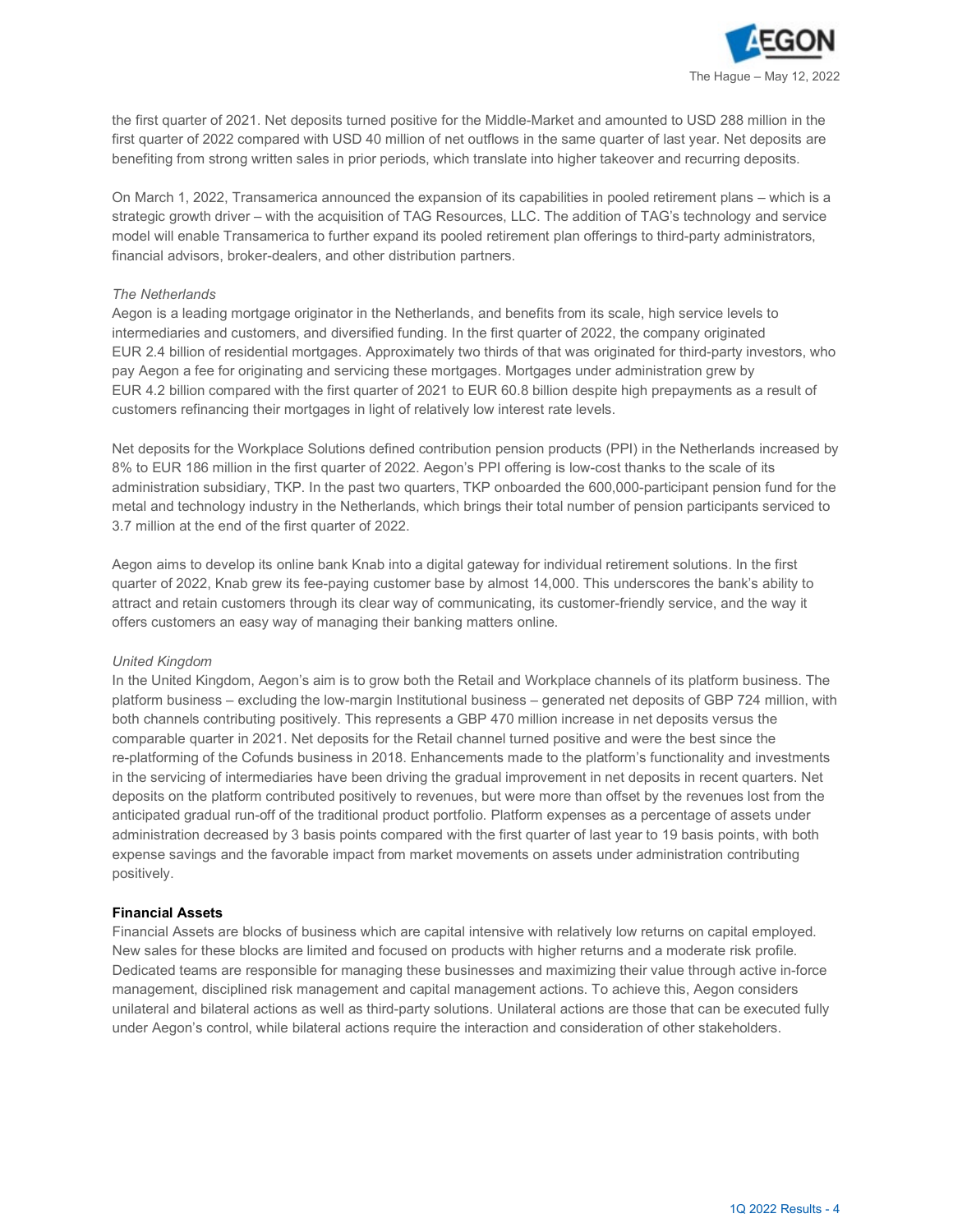

### *Americas*

Since the Capital Markets Day in 2020, Transamerica has made good progress on increasing the value of the US variable annuity portfolio through unilateral and bilateral actions. By executing a lump-sum buy-out program – that was made available to certain policyholders of variable annuities with guaranteed minimum income benefit riders and by increasing fees on certain variable annuity products, the company generated approximately USD 250 million of capital. Transamerica also materially expanded its dynamic hedge program in October 2021, to cover the interest rate and equity risks embedded in the guarantees of its entire variable annuity portfolio. In the first quarter of 2022, Transamerica achieved a hedge effectiveness of 97% on its variable annuity dynamic hedge program, continuing its strong track record. The actions taken to date have driven a reduction in required capital at a 400% RBC ratio by approximately USD 700 million for the variable annuity portfolio since the end of 2020. Variable Annuities now represent only 16% of Transamerica's total required capital.

As previously indicated, the company remains exposed to the impact of equity markets on variable annuity base contract fees. Transamerica has intentionally left this risk open, as this is fundamentally an asset management type of exposure and a key driver of future variable annuity capital generation. The residual risks on the variable annuity portfolio are well understood and manageable. These mainly relate to fund basis risk, realized volatility and implied volatility.

The company remains focused on taking actions to increase the value of the variable annuity portfolio. In April 2022, Transamerica adopted a long-term implied volatility assumption that is higher than the current implied volatility for the valuation of its variable annuity guarantees. Previously, spikes in short-term volatility could result in more variability in the RBC ratio. Given that implied volatility does tend to revert to the mean over time, the adoption of a long-term volatility assumption will better protect Transamerica's capital position against short-term market dislocations. Furthermore, Transamerica is exploring options to further reduce the basis risk between underlying investment funds and hedge instruments.

Having made significant progress on management actions to better manage this block of business, the company has taken the additional step to investigate further options to release capital and improve the risk - return profile of Transamerica, and that would involve third parties. In this effort, the company has dedicated significant internal resources, and has engaged external actuarial resources. The extensive work that has been undertaken has indicated trade-offs with respect to upfront capital impacts, reserve movements (including the potential impact of flooring), ongoing capital generation, sensitivity to financial markets, as well as counterparty exposure and operational management. As a next step, Transamerica will engage directly with external parties to further understand potential parameters for a reinsurance transaction on parts of the variable annuity portfolio. The outcome of this external engagement, and the trade-offs to be made as part of a potential transaction, will be weighed against the alternative of continued full ownership and active management of a de-risked variable annuity portfolio.

Transamerica is actively managing its long-term care business. The primary management action regarding long-term care is a multi-year rate increase program. In the first quarter of 2022, the company obtained regulatory approvals for additional rate increases worth USD 26 million, bringing the value of approvals achieved to USD 368 million since the start of the program. The company is on track to achieve the upgraded target of USD 450 million rate increases from this program.

Claims experience for the long-term care business in the first quarter was favorable relative to the company's longterm expectations, driven by fewer new claims and more claims terminations due to the impact of the COVID-19 pandemic. Actual to expected claims experience was 51% for the first quarter of 2022, and reflected a USD 12 million release of the incurred but not reported (IBNR) reserve that was previously set-up for delayed long-term care claims. Excluding this release, the actual to expected claims experience for the first quarter of 2022 would have amounted to 60%. This is due to lower than expected new claims, especially from customers in care facilities, and from higher than expected claims terminations across all sites of care.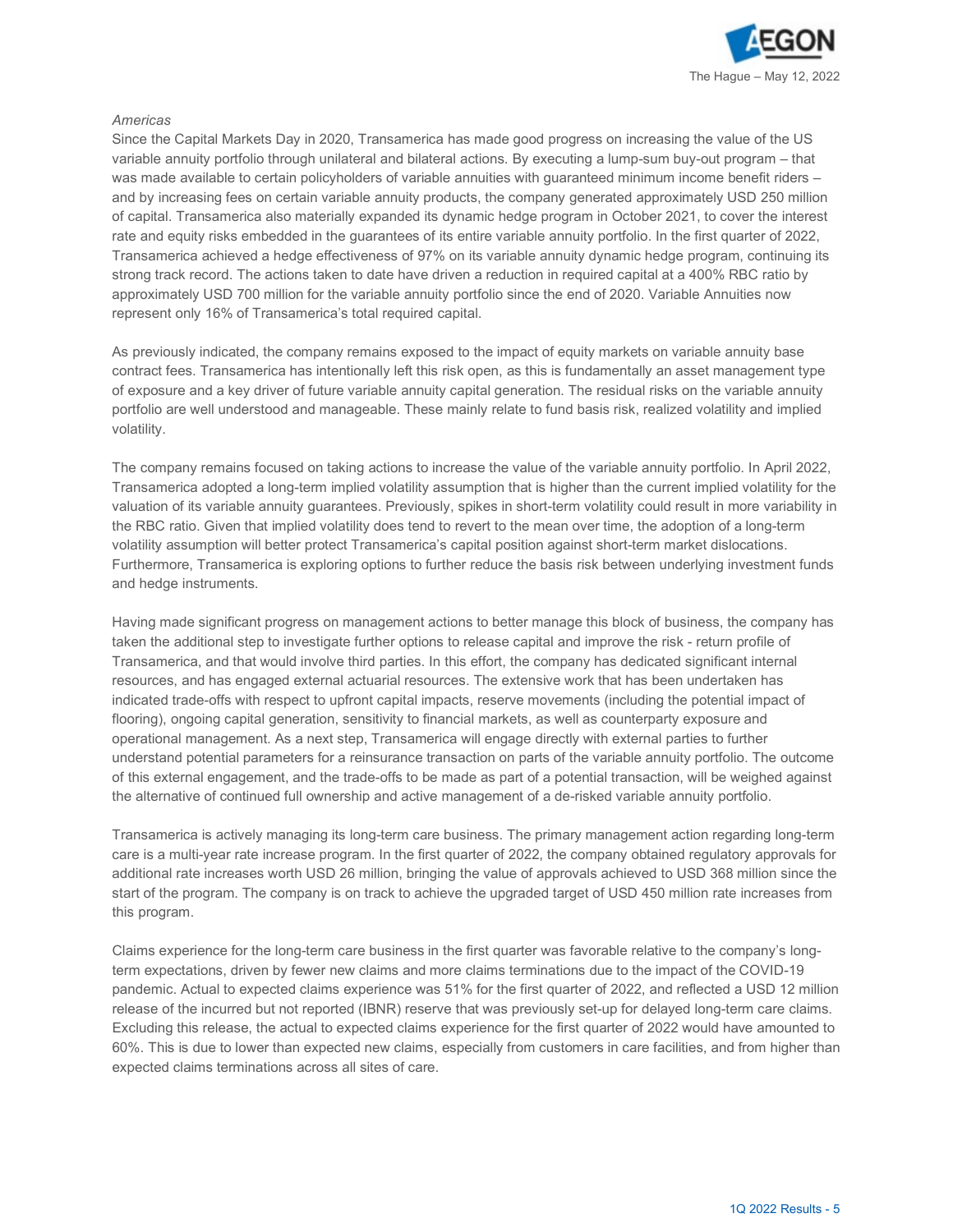

# *The Netherlands*

The dedicated team responsible for the Dutch Life business – Aegon Levensverzekering N.V. – is actively managing risks and the capital position to enhance the consistency of remittances to the Group. The Solvency II ratio of the Dutch Life business ended the first quarter of 2022 at 186%, which is above the operating level of 150%. Management actions taken since the 2020 Capital Markets Day to strengthen the capital position, improve the risk profile, and increased capital generation have allowed the Dutch Life business to double the quarterly remittances of the Dutch Life business from EUR 25 million in 2021 to EUR 50 million in the first quarter of 2022.

Aegon continues to look for ways to reduce the volatility in the Solvency II ratio of the Dutch Life business. In the first quarter of 2022, in line with earlier commitments, the potential intra-year volatility in the required capital caused by profit sharing was significantly reduced via a model change.

# **Growth Markets and Asset Management**

To align the organization to its strategy, Aegon's Brazilian joint venture Mongeral Aegon Group (MAG) has become part of Aegon International instead of Aegon Americas as of the first quarter of 2022. As a result, Aegon International now includes all three growth markets, Spain & Portugal, Brazil, and China. This will sharpen the focus on growth, and offer the necessary support to these important markets.

New life sales from these markets decreased by 1% to EUR 64 million and market consistent value of new business (MCVNB) decreased by 31% to EUR 22 million due to industry-wide lower demand for critical illness products in China. This more than offset higher sales in Brazil, Spain and Portugal.

New premium production for property & casualty and accident & health insurance increased by 13% compared with the first quarter of 2021 to EUR 33 million as a result of new product sales in Spain & Portugal.

Aegon Asset Management (Aegon AM) aims to significantly increase the operating margin of its Global Platforms by improving efficiency and driving growth. Third-party net deposits on the Global Platforms amounted to EUR 0.4 billion in the first quarter of 2022, largely driven by net deposits in alternative investment strategies on the fixed income platform. This builds on Aegon's track record of more than ten consecutive years of positive third-party net deposits and reflects the strength of Aegon's investment capabilities. Annualized revenues lost on net deposits for Global Platforms amounted to EUR 2 million for the quarter as a result of net outflows in the general account and affiliates. In the first quarter of 2022, the operating margin improved to 16.2% compared with 12.8% in the comparable quarter in 2021. This was driven by revenues gained on net deposits in previous quarters, and disposition and origination fees in Aegon's real asset business.

### **Smaller, niche or sub-scale businesses**

In small markets or markets where Aegon has sub-scale or niche positions, capital will be managed tightly with a bias to exit.

On March 23, 2022, Aegon announced the completion of the divestment of its Hungarian businesses to Vienna Insurance Group AG Wiener Versicherung Gruppe (VIG). The gross proceeds of the transaction amounted to EUR 620 million. The divestment of Aegon's businesses in Hungary led to an increase in IFRS equity of EUR 411 million in the first quarter of 2022, of which EUR 372 million was recognized as a book gain. The completion of this part of the sale marked an important step towards the full closing of the sale of Aegon's insurance, pension, and asset management businesses in Central and Eastern Europe to VIG for EUR 830 million, as announced in November 2020. On April 21, 2022, Aegon also announced the completion of the divestment of its business in Turkey to VIG. The sale of Aegon's businesses in Poland and Romania are expected to be completed in the course of 2022, subject to required local regulatory approvals.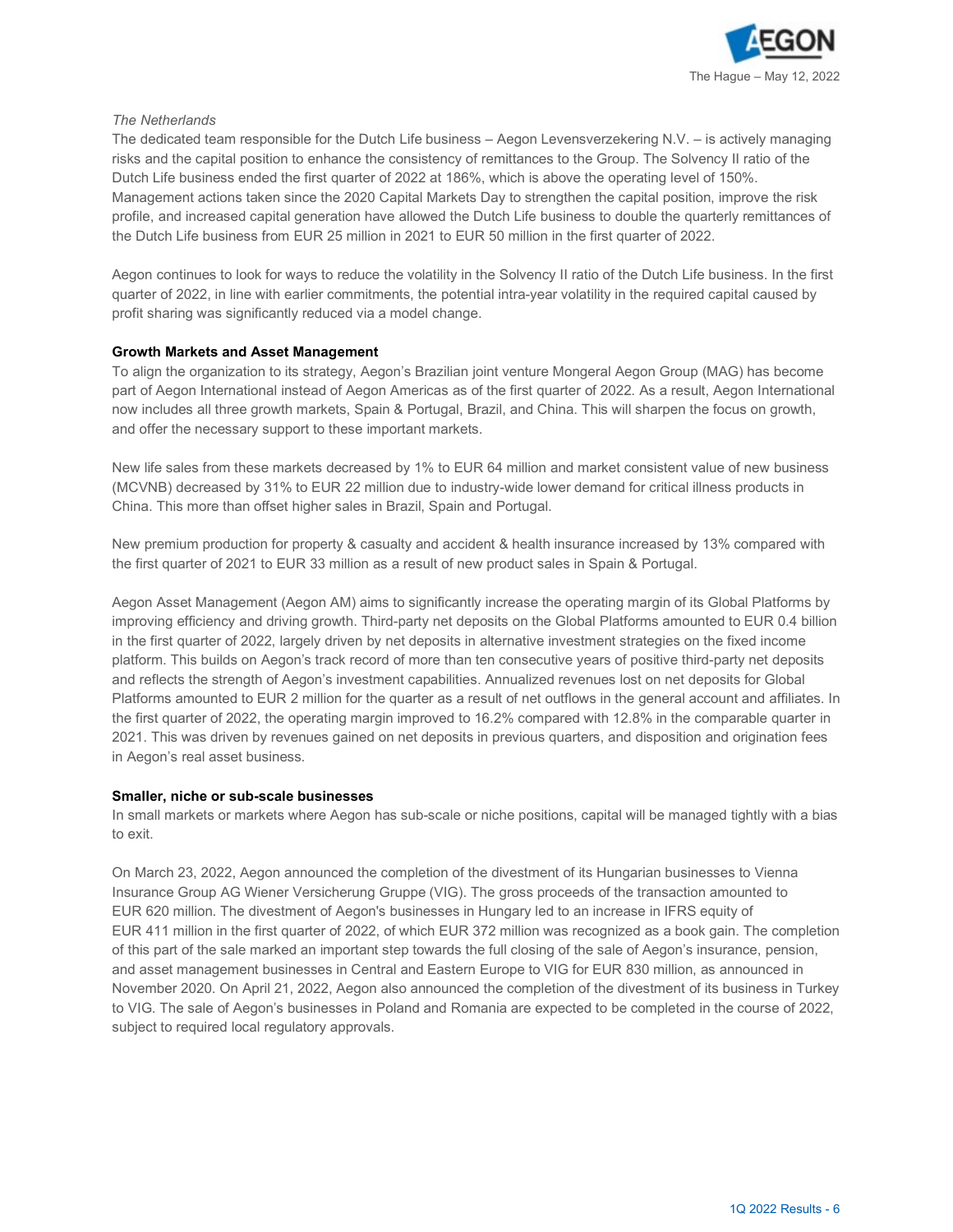

Aegon has decided to winddown Aegon Growth Capital Fund, its European venture capital fund. In April 2022, Aegon agreed to sell one of the investments of the fund – a minority stake in Romeo Financiële Diensten – to Blauwtrust Groep, with closing envisaged to take place in the second quarter of 2022. Aegon is managing the capital of the fund tightly and has a bias to exit from the remaining three portfolio companies. Aegon's businesses will continue to work with the portfolio companies.

# **Strengthening the balance sheet**

Aegon aims to continue strengthening its balance sheet, and is taking proactive management actions to improve its risk profile and reduce the volatility of its capital ratios.

The closing of the sale of Aegon's businesses in Hungary resulted in a significant increase of Aegon's Cash Capital at the Holding – which amounted to EUR 1.8 billion at the end of the first quarter of 2022 – and brought it above the stated operating range of EUR 0.5 billion to EUR 1.5 billion. This provided Aegon with the financial flexibility to announce a reduction of its debt through a tender offer on March 23, 2022, as well as the intention to return surplus cash capital to its shareholders via a EUR 300 million share buyback, barring unforeseen circumstances. These actions are in line with the ambitions stated at the Capital Markets Day in December 2020.

The debt tender offer was successfully completed on April 5, 2022 and reduced Aegon's gross financial leverage by EUR 429 million. After completion of the tender offer, Aegon has reduced its gross financial leverage to within the range of EUR 5.0 billion to EUR 5.5 billion based on a euro/US dollar exchange rate of 1.20, a target that was set to be accomplished by 2023.

The share buyback is being executed in three tranches of EUR 100 million each, with each tranche conditional on maintaining the capital positions of Aegon's main units in line with its stated ambitions, and the Cash Capital at the Holding being above the middle of the operating range. The first tranche of EUR 100 million is expected to be completed on or before June 30, 2022. Aegon announces today that the second tranche will commence on July 7, 2022 and is expected to be completed on or before September 30, 2022.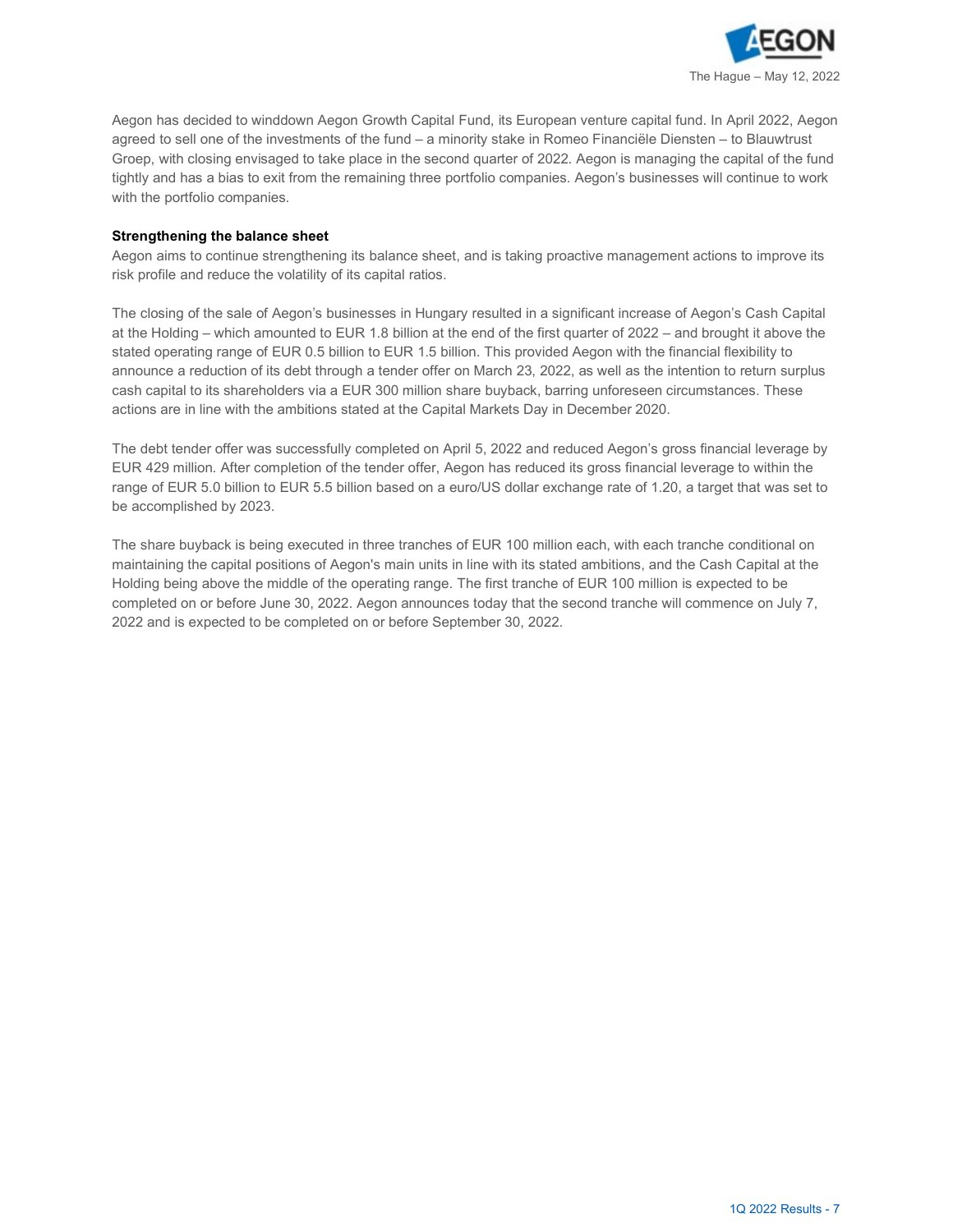

# Financial highlights

| <b>Financial overview</b>                            |              |                |              |                |         | unaudited      |
|------------------------------------------------------|--------------|----------------|--------------|----------------|---------|----------------|
| <b>EUR</b> millions                                  | Notes        | 1Q 2022        | 1Q 2021      | $\%$           | 4Q 2021 | $\frac{0}{0}$  |
| Americas                                             |              | 166            | 161          | 3              | 184     | (10)           |
| The Netherlands                                      |              | 187            | 184          | 1              | 195     | (4)            |
| United Kingdom                                       |              | 51             | 39           | 29             | 49      | $\overline{a}$ |
| International                                        |              | 47             | 30           | 57             | 46      | $\overline{2}$ |
| Asset Management                                     |              | 68             | 75           | (9)            | 49      | 39             |
| Holding and other activities                         |              | (55)           | (59)         | 6              | (54)    | (3)            |
| <b>Operating result</b>                              | $\mathbf{1}$ | 463            | 431          | $\overline{z}$ | 470     | (1)            |
| Fair value items                                     |              | (452)          | 3            | n.m.           | 90      | n.m.           |
| Realized gains / (losses) on investments             |              | 73             | 31           | 134            | 121     | (39)           |
| Net impairments                                      |              | (20)           | 16           | n.m.           | 15      | n.m.           |
| Non-operating items                                  |              | (399)          | 50           | n.m.           | 226     | n.m.           |
| Other income / (charges)                             |              | 330            | $\mathbf{1}$ | n.m.           | (69)    | n.m.           |
| <b>Result before tax</b>                             |              | 394            | 482          | (18)           | 627     | (37)           |
| Income tax                                           |              | 18             | (96)         | n.m.           | (101)   | n.m.           |
| <b>Net result</b>                                    |              | 412            | 386          | 7              | 526     | (22)           |
| Net result attributable to:                          |              |                |              |                |         |                |
| Owners of Aegon N.V.                                 |              | 385            | 383          |                | 504     | (24)           |
| Non-controlling interests                            |              | 27             | 3            | n.m.           | 21      | 29             |
| Operating result after tax                           |              | 372            | 357          | 4              | 405     | (8)            |
| Return on equity                                     | 4            | 8.1%           | 8.8%         | (8)            | 9.0%    | (10)           |
| Operating expenses                                   |              | 949            | 954          | (1)            | 913     | 4              |
| of which addressable expenses                        | 8            | 742            | 691          | $\overline{z}$ | 772     | (4)            |
| Americas                                             |              | 10,113         | 10,546       | (4)            | 7,028   | 44             |
| The Netherlands                                      |              | 5,056          | 4,488        | 13             | 5,623   | (10)           |
| United Kingdom                                       |              | 3,350          | 4,061        | (18)           | 14,073  | (76)           |
| International                                        |              | 103            | 30           | n.m.           | 183     | (44)           |
| Asset Management                                     |              | 36,708         | 39,778       | (8)            | 42,121  | (13)           |
| <b>Total gross deposits</b>                          | 9            | 55,329         | 58,903       | (6)            | 69,029  | (20)           |
| Americas                                             |              | (1, 916)       | (4,041)      | 53             | (6,891) | 72             |
| The Netherlands                                      |              | 165            | 204          | (19)           | 28      | n.m.           |
| <b>United Kingdom</b>                                |              | 182            | 686          | (73)           | 10,681  | (98)           |
| International                                        |              | (37)           | (9)          | n.m.           | 98      | n.m.           |
| Asset Management                                     |              | 2,733          | 3,119        | (12)           | 3,115   | (12)           |
| Total net deposits / (outflows)                      | 9            | 1,128          | (41)         | n.m.           | 7,032   | (84)           |
| Americas                                             |              | 102            | 84           | 21             | 94      | 9              |
| The Netherlands                                      |              | 24             | 21           | 17             | 17      | 40             |
| United Kingdom                                       |              | $\overline{7}$ | 8            | (10)           | 8       | (8)            |
| International                                        |              | 65             | 68           | (5)            | 54      | 20             |
| New life sales (recurring plus 1/10 single)          | 2,9          | 198            | 181          | 9              | 173     | 15             |
| New premium production accident & health insurance   |              | 59             | 55           | 7              | 51      | 15             |
| New premium production property & casualty insurance |              | 30             | 25           | 16             | 24      | 25             |
| Market consistent value of new business              | 3            | 136            | 153          | (11)           | 149     | (9)            |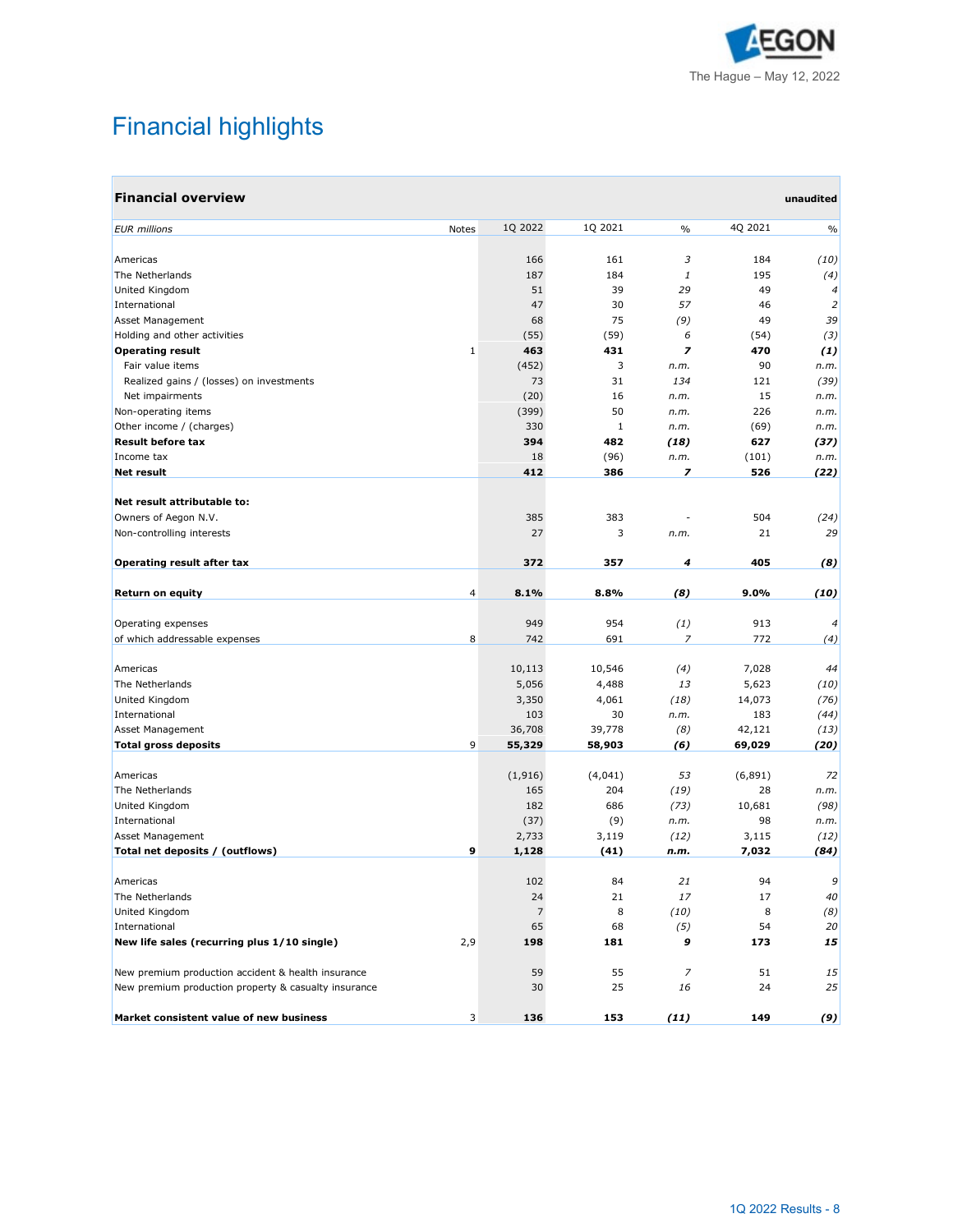

| Aegon N.V.<br>Leverage                  |       |       | unaudited |
|-----------------------------------------|-------|-------|-----------|
|                                         |       |       |           |
|                                         | 1Q    | 1Q    | 4Q        |
|                                         | 2022  | 2021  | 2021      |
| Gross financial leverage (EUR millions) | 5,997 | 6,080 | 5,932     |
| Gross financial leverage ratio (%)      | 23.9% | 26.7% | 24.7%     |

# **Aegon N.V. unaudited**

| <b>Cash Capital at Holding</b>         |           |       |       |  |  |  |
|----------------------------------------|-----------|-------|-------|--|--|--|
|                                        | Quarterly |       |       |  |  |  |
| <b>EUR</b> millions                    | 1Q        | 1Q    | 4Q    |  |  |  |
|                                        | 2022      | 2021  | 2021  |  |  |  |
| <b>Beginning of period</b>             | 1,279     | 1,149 | 961   |  |  |  |
| Americas                               | 21        | 17    | 232   |  |  |  |
| The Netherlands                        | 50        | 25    | 60    |  |  |  |
| United Kingdom                         |           | 49    | 154   |  |  |  |
| International                          | 30        | 24    | 74    |  |  |  |
| Asset Management                       |           |       |       |  |  |  |
| Holding and other activities           |           |       |       |  |  |  |
| <b>Gross remittances</b>               | 102       | 115   | 520   |  |  |  |
| Funding and operating expenses         | (26)      | (41)  | (103) |  |  |  |
| <b>Free cash flow</b>                  | 76        | 75    | 417   |  |  |  |
| Divestitures and acquisitions          | 553       | 21    | 6     |  |  |  |
| Capital injections                     | (44)      | (50)  | (4)   |  |  |  |
| Capital flows from / (to) shareholders |           |       | (96)  |  |  |  |
| Net change in gross financial leverage | (9)       |       |       |  |  |  |
| Other                                  | (37)      | (4)   | (5)   |  |  |  |
| <b>End of period</b>                   | 1,817     | 1,191 | 1,279 |  |  |  |

| Aegon N.V.<br><b>Capital ratios</b>           |       |        |        | unaudited |
|-----------------------------------------------|-------|--------|--------|-----------|
|                                               |       | 1Q     | 1Q     | 40        |
| <b>EUR</b> millions                           | Notes | 2022   | 2021   | 2021      |
| US RBC ratio                                  |       | 424%   | 428%   | 426%      |
| NL Life Solvency II ratio                     |       | 186%   | 149%   | 186%      |
| Scottish Equitable plc (UK) Solvency II ratio |       | 177%   | 158%   | 167%      |
|                                               |       |        |        |           |
| Eligible Own Funds                            |       | 19,067 | 18,810 | 19,431    |
| Consolidated Group SCR                        |       | 9,088  | 9,676  | 9,226     |
| Aegon N.V. Solvency II ratio                  | 10,11 | 210%   | 194%   | 211%      |
|                                               |       |        |        |           |
| Eligible Own Funds to meet MCR                |       | 8,195  | 7,869  | 8,816     |
| Minimum Capital Requirement (MCR)             |       | 2,058  | 2,274  | 2,300     |
| Aegon N.V. MCR ratio                          |       | 398%   | 346%   | 383%      |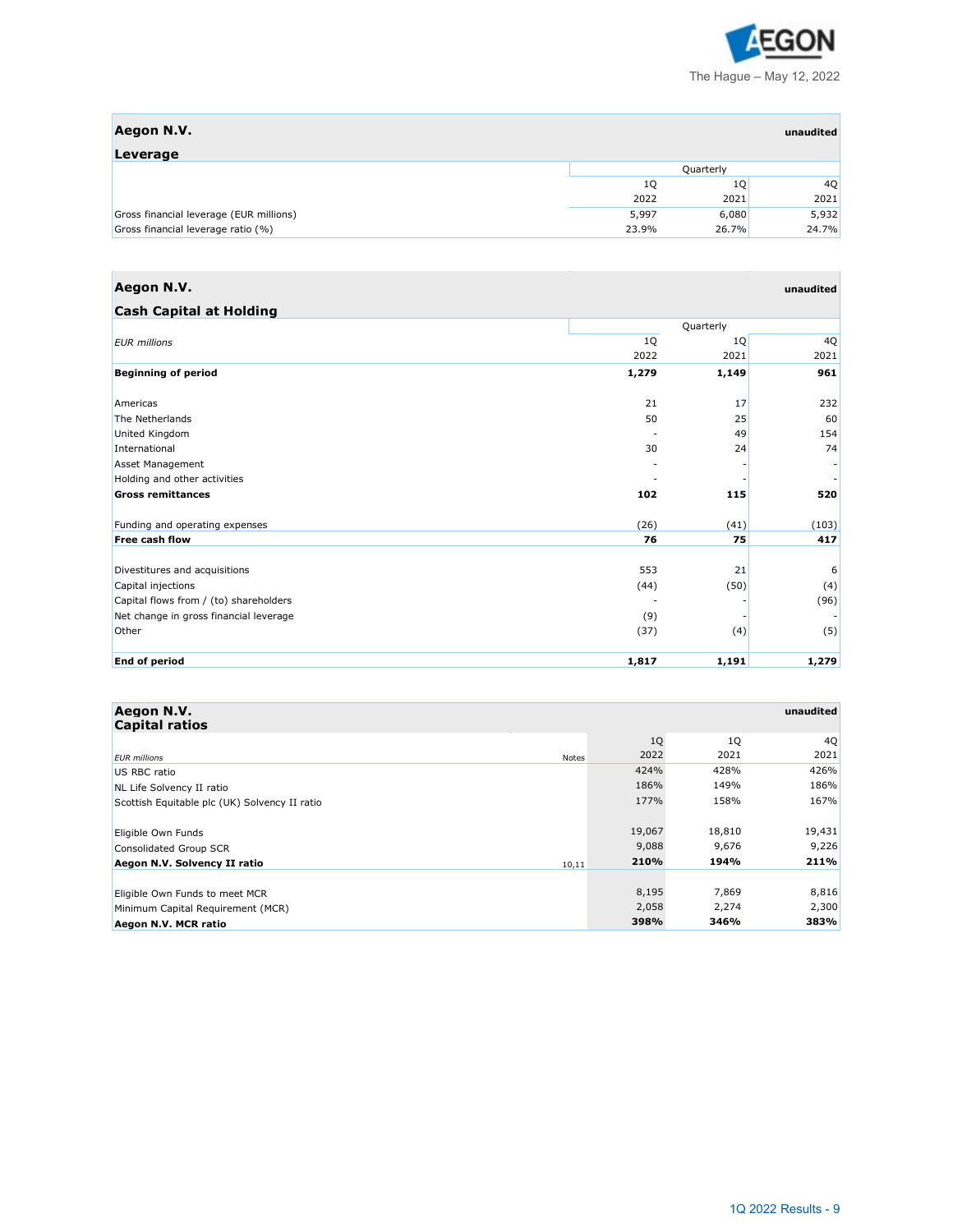

| <b>Capital generation</b>    |                      |       |      |       | unaudited      |
|------------------------------|----------------------|-------|------|-------|----------------|
|                              | 1Q                   | 1Q    |      | 4Q    |                |
| <b>EUR</b> millions          | 2022<br><b>Notes</b> | 2021  | $\%$ | 2021  | $\%$           |
|                              |                      |       |      |       |                |
| Earnings on in-force         | 303                  | 218   | 39   | 234   | 29             |
| Release of required          | 186                  | 239   | (22) | 187   |                |
| New business strain          | (171)                | (234) | 27   | (178) | $\overline{4}$ |
| Operating capital generation | 318                  | 223   | 43   | 243   | 31             |
| One-time items               | 677                  | 107   | n.m. | (144) | n.m.           |
| Market impacts               | (363)                | (358) | (1)  | 255   | n.m.           |
| Capital generation           | 633                  | (28)  | n.m. | 353   | 79             |

| <b>Capital generation</b>    |       |      |      |      |      | unaudited |
|------------------------------|-------|------|------|------|------|-----------|
|                              |       | 1Q   | 1Q   |      | 4Q   |           |
| <b>EUR</b> millions          | Notes | 2022 | 2021 | $\%$ | 2021 | $\%$      |
|                              |       |      |      |      |      |           |
| Americas                     |       | 132  | 115  | 14   | 118  | 12        |
| The Netherlands              |       | 107  | 37   | 189  | 72   | 50        |
| United Kingdom               |       | 65   | 44   | 46   | 59   | 10        |
| International                |       | 44   | 42   | 5    | 42   | 6         |
| Asset Management             |       | 38   | 49   | (24) | 19   | 99        |
| Holding and other activities |       | (67) | (66) | (3)  | (66) | (2)       |
| Operating capital generation |       | 318  | 223  | 43   | 243  | 31        |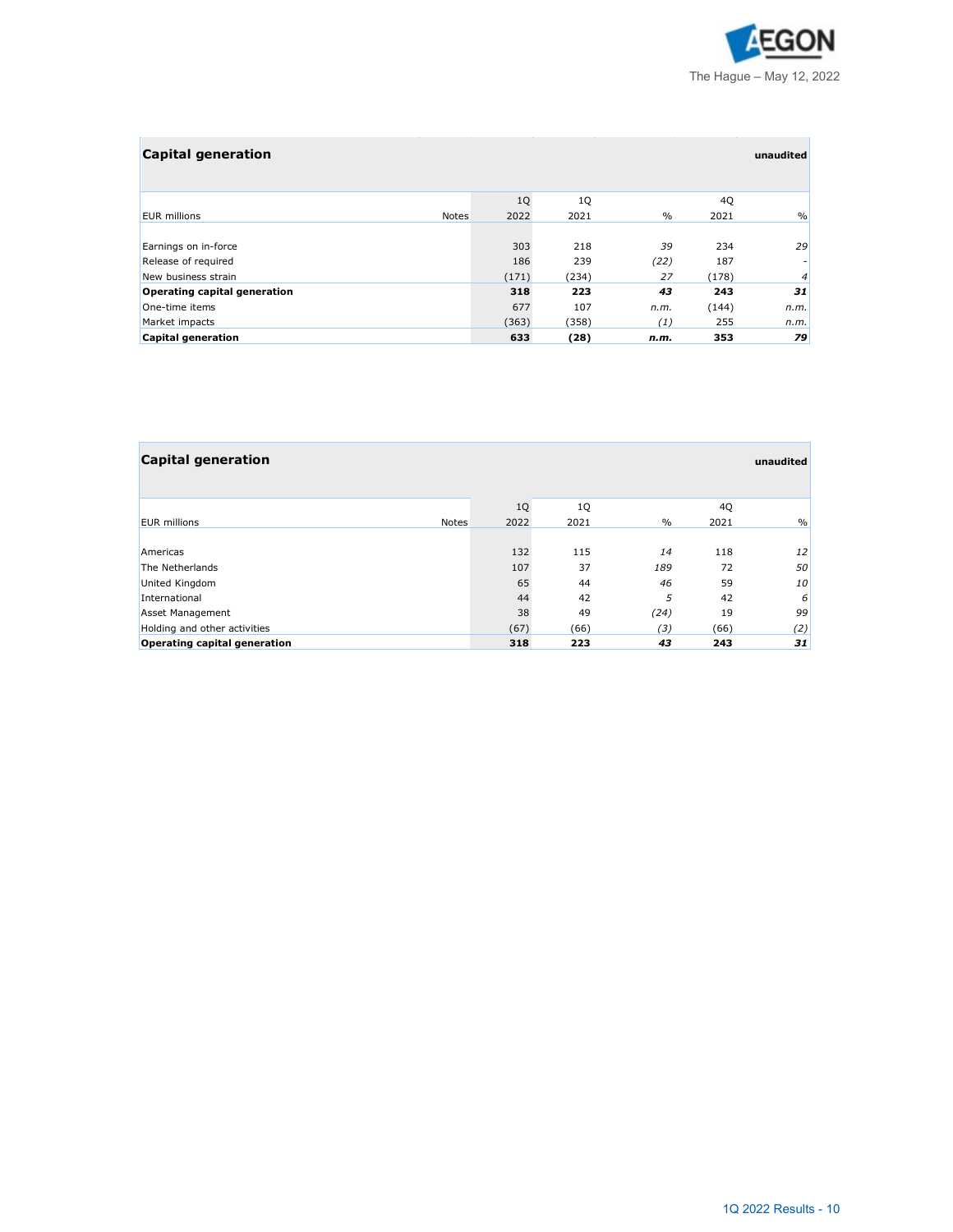

# **Operating result**

Operating result increases by 7% compared with the first quarter of 2021 to EUR 463 million, as a result of an improvement in claims experience in the United States, the positive contribution from growth initiatives, increased fees from higher equity markets compared with the first quarter of last year, and favorable impacts from currency movements. These more than offset the impacts of increased benefit costs and outflows in Variable Annuities in the Americas and higher expenses.

The operating result from the Americas increased by 3% compared with the first quarter of 2021 to EUR 166 million. Excluding favorable currency movements, the operating result decreased by 5%. This was primarily due to increased benefit costs and lower fee revenues from expected outflows in Variable Annuities, and higher expenses in the first quarter of 2022 compared with the first quarter of the prior year. Unfavorable mortality claims experience came in at EUR 102 million in the quarter, compared with EUR 138 million in the first quarter of 2021. Favorable morbidity experience was EUR 56 million, compared with EUR 65 million in last year's first quarter.

Aegon's operating result in the Netherlands increased by 1% compared with the first quarter of 2021 to EUR 187 million. The results of Mortgages and Workplace Solutions increased and were supported by business growth, while the results of Life and Bank decreased and reflected lower investment income. Benefits from expense savings initiatives and business growth were offset by higher pension cost for own employees across all lines of business.

The operating result from the United Kingdom increased by 29% compared with the first quarter of 2021 to EUR 51 million. This was driven by increased fees from higher equity markets compared with the first quarter of last year and positive net deposits on the platform, in addition to lower addressable expenses as a result of expense savings. These more than offset the impacts from the loss of earnings from the sale of Stonebridge and the gradual run-off of the traditional product portfolio.

The operating result from International increased by 57% to EUR 47 million in the first quarter of 2022. The increase reflects the benefits from business growth in Spain & Portugal, Brazil, and China and more favorable claims experience in Spain & Portugal and TLB.

The operating result from Aegon AM decreased by 9% compared with the first quarter of 2021 to EUR 68 million. Higher management fees were driven by third-party net deposits, which were partly offset by decreased fees from lower equity markets and higher interest rates, both reducing asset balances. In addition, higher other revenues were driven by disposition and origination fees and non-recurring items. These were more than offset by lower performance fees net of performance-based compensation in Aegon-Industrial Fund Management Company (AIFMC) compared with the exceptional level of performance fees in the same period last year.

The operating result from the Holding was a loss of EUR 55 million, and mainly reflects funding expenses.

# **Non-operating items**

The result from non-operating items amounted to a loss of EUR 399 million in the first quarter of 2022 as a result of fair value losses. These fair value losses were mainly driven by the dynamic hedge program for US variable annuities with GMDB and GMIB riders. This program targets to hedge the economic liability. However, under IFRS reporting, discount rates for liabilities are locked-in, which led to an accounting mismatch and resulted in a fair value loss from the increase in interest rates during the quarter. There was a partial offset from outperformance of multi-family property investments and real estate with commodity exposure in the United States.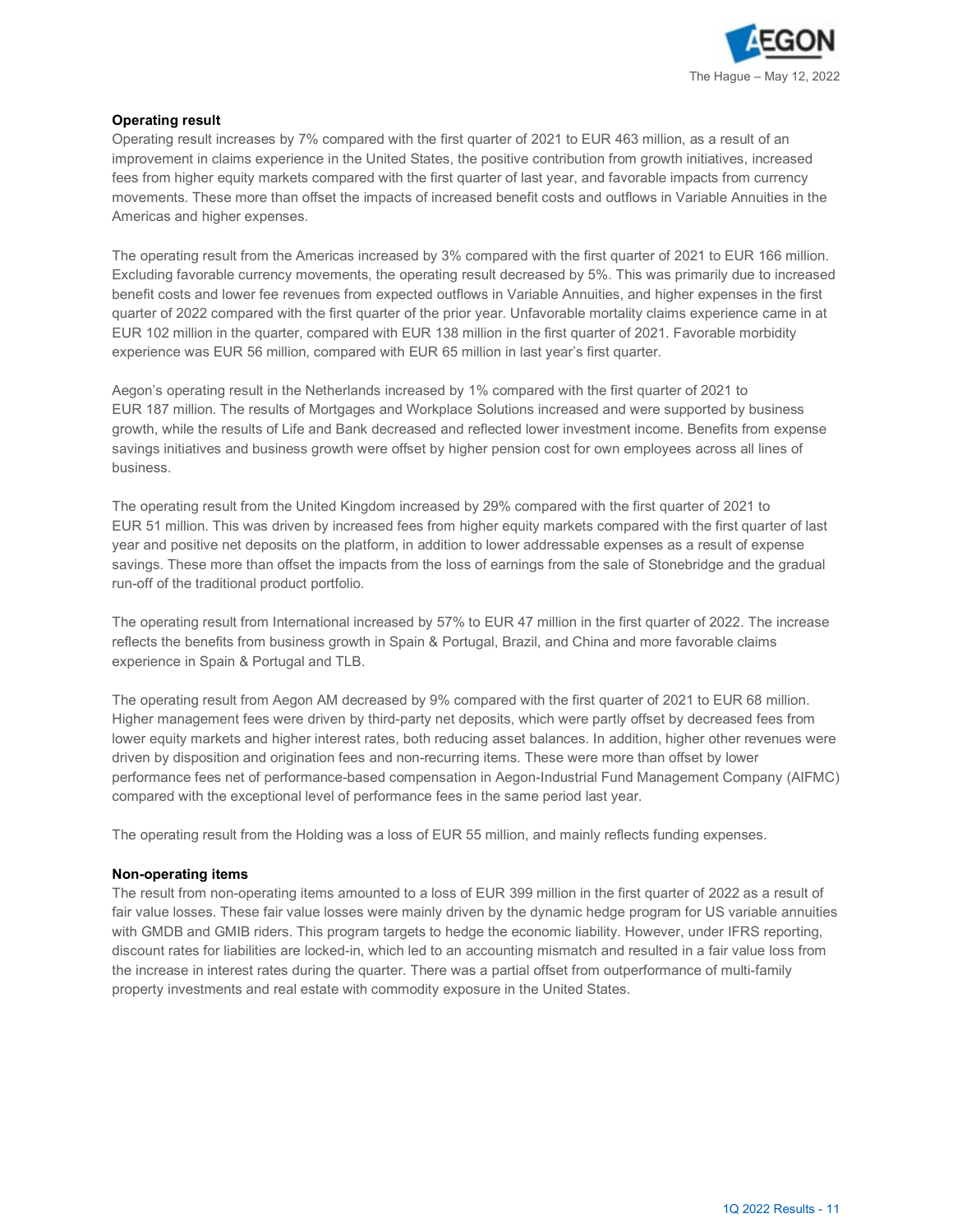

# **Other income**

Other income amounted to EUR 330 million and primarily resulted from a EUR 372 million book gain on the sale of Aegon's businesses in Hungary. Other smaller one-time benefits were more than offset by Other charges, mostly one-time investments related to the operational improvement plan, which amounted to EUR 63 million.

### **Net result**

The result before tax amounted to EUR 394 million. After a tax benefit of EUR 18 million, the net result was EUR 412 million. The income tax benefit reflects the tax benefit recognized on the result before tax from the Americas, while the book gain on the sale of Aegon's businesses in Hungary is tax-exempt.

### **Expenses**

Addressable expenses increased by 7% compared with the first quarter of 2021 to EUR 742 million, or 3% on a constant currency basis. The benefit from additional savings from expense savings initiatives was more than offset by additional investments in growth initiatives, and reversals of temporary expense benefits in the first quarter of last year as a result of management measures and country-wide restrictions in the pandemic environment. In addition, expenses were impacted by timing elements in the Americas.

Operating expenses of EUR 949 million decreased by 1% compared with the first quarter of 2021. Lower one-time investments in the operational improvement plan and the completion of the sale of Aegon's businesses in Hungary more than offset the increase in addressable expenses.

# **Sales**

Aegon recorded EUR 1.1 billion of net deposits in the first quarter of 2022. This was mainly the result of net deposits from Aegon AM, which more than offset net outflows in the United States. Aegon AM third-party net deposits amounted to EUR 2.7 billion, with positive contributions from both Global Platforms and Strategic Partnerships. This builds on Aegon's track record of ten consecutive years of positive third-party net deposits, and reflects Aegon AM's competitive investment capabilities. Net deposits in the United Kingdom amounted to EUR 182 million. Increased net deposits in the Retail and Workplace channels of the platform business were partly offset by net outflows in the Institutional business, which is low-margin and for which net deposits can be lumpy. In the Netherlands, Aegon recorded EUR 165 million of net deposits, driven by defined contribution products. Net outflows for the United States equaled EUR 1.9 billion, driven by Individual Solutions, and were mainly a consequence of the decision to stop the sale of variable annuities with significant interest rate sensitive riders.

New life sales totaled EUR 198 million. The 9% increase compared with the first quarter was mainly driven by higher sales in the Americas, in particular by increased indexed universal life and whole life final expense sales. In the Netherlands, sales were also higher, driven by higher additional yearly pension increases. In International, sales decreased, as the impact from industry-wide lower demand for critical illness products in China outweighed strong sales growth in both Spain & Portugal and Brazil.

New premium production for accident & health insurance increased by 7% compared with the first quarter of 2021 to EUR 59 million mainly driven by increased sales in retiree medical coverages in the US Workplace Solutions business.

New premium production for property & casualty insurance increased by 16% compared with the first quarter of 2021 to EUR 30 million, mainly as a result of the continued demand for household insurance products in Spain & Portugal.

### **Market consistent value of new business**

Market consistent value of new business decreased from EUR 153 million in the first quarter of 2021 to EUR 136 million in the first quarter of 2022. This was mainly due to a decrease in MCVNB in the Americas, which was driven by Workplace Solutions, in part due to a benefit from a one-time transaction in Retirement Plans in the prior year quarter. MCVNB for International also decreased due to industry-wide lower demand for critical illness products in China. There were partial offsets from the Netherlands, driven by stronger margins in disability, and from the United Kingdom, driven by higher increments from existing customers.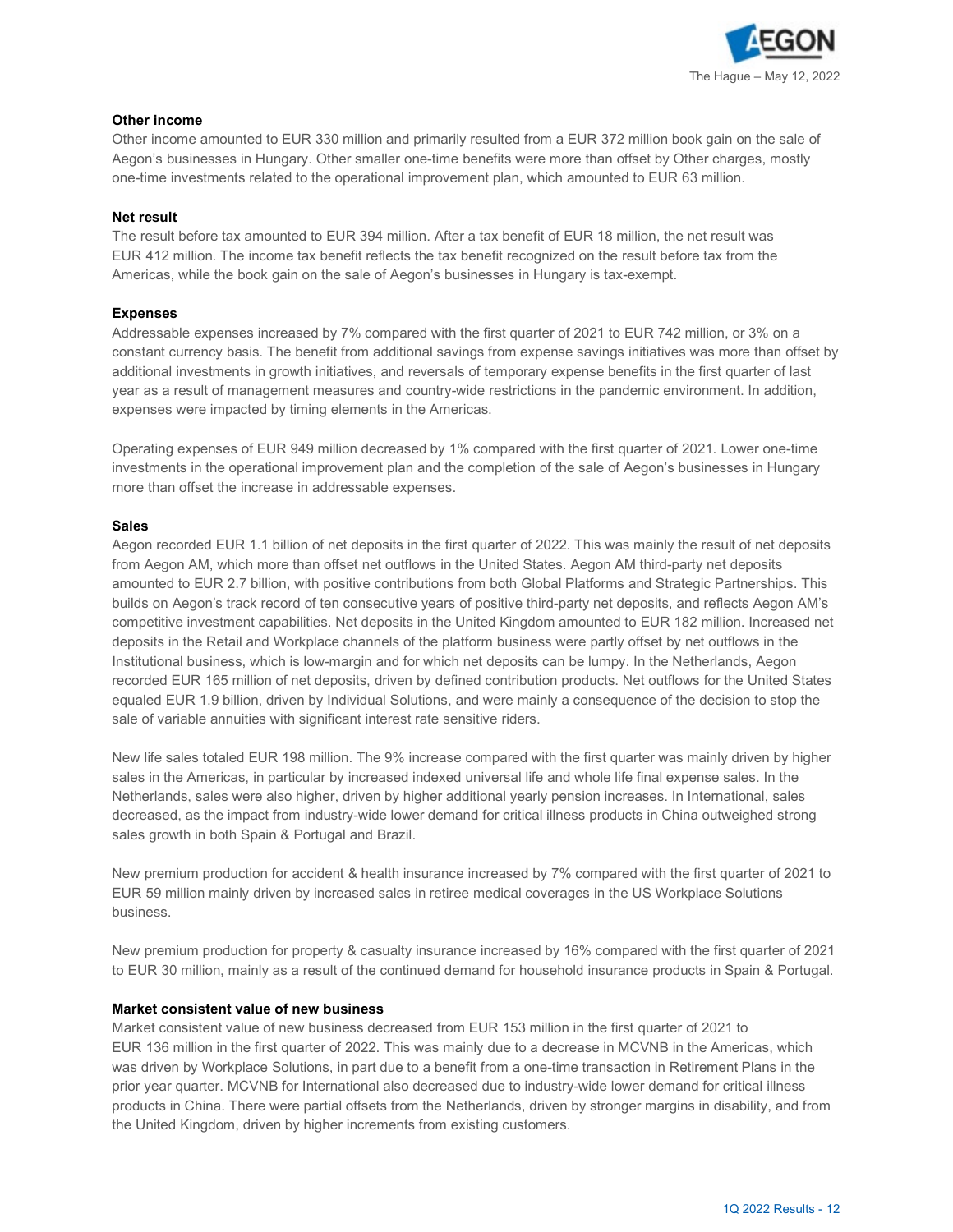

# **Shareholders' equity**

On March 31, 2022, shareholders' equity excluding revaluation reserves equaled EUR 19.1 billion, or EUR 9.23 per common share. The EUR 1.0 billion increase compared with the end of 2021 mainly came from retained earnings, the favorable impact of higher interest rates on the remeasurement of the defined benefit obligations, and favorable currency movements.

# **Gross financial leverage**

Gross financial leverage increased by EUR 0.1 billion in the first quarter of 2022, leading to gross financial leverage of EUR 6.0 billion per March 31, 2022. This increase was driven by the strengthening of the US dollar against the euro.

A debt tender offer was successfully completed on April 5, 2022, which will reduce Aegon's gross financial leverage by EUR 429 million in the second quarter of 2022. After completion of the tender offer, Aegon has reduced its gross financial leverage to within the range of EUR 5.0 billion to EUR 5.5 billion based on a euro/US dollar exchange rate of 1.20, a target that was set to be accomplished by 2023.

# **Cash Capital at Holding and free cash flow**

Aegon's Cash Capital at the Holding increased from EUR 1,279 million to EUR 1,817 million during the first quarter of 2022, which is above the operating range of EUR 0.5 billion to EUR 1.5 billion. This was largely from the impact of divestitures net of acquisitions, which amounted to EUR 553 million and were driven by closing the sale of Aegon's businesses in Hungary. This provided Aegon with the financial flexibility to announce a reduction of its debt through a tender offer on March 23, 2022, as well as the intention to return surplus cash capital to its shareholders via a EUR 300 million share buyback, barring unforeseen circumstances. Free cash flow of EUR 76 million resulted from EUR 102 million of gross remittances from the business units, minus EUR 26 million of holding funding and operating expenses. Capital injections into business units amounted to EUR 44 million and are mostly attributable to India. Other items added up to EUR 46 million and were driven by the previously announced EUR 50 million share buyback in the context of the 2021 and 2022 variable compensation plans.

### **Capital ratios**

Aegon's Group Solvency II ratio decreased from 211% to 210% during the first quarter of 2022, as capital generation after holding expenses of EUR 633 million was more than offset by the impacts from reflecting the previously announced debt tender offer and EUR 300 million share buyback. Unfavorable market movements totaled EUR 363 million and included the unfavorable impact from equity markets in the United States. One-time items amounted to a EUR 677 million gain. The favorable impacts of the sale of Aegon's business in Hungary and management actions in the United States as well as the Netherlands were only partly offset by the impact of the lowering of the Ultimate Forward Rate in the Netherlands and a reduction of group diversification benefits. Operating capital generation amounted to EUR 318 million after holding expenses, and reflects adverse claims experience in the United States and strong business performance in all other units.

The estimated RBC ratio in the United States decreased from 426% on December 31, 2021 to 424% on March 31, 2022, and remains above the operating level of 400%. The RBC ratio was negatively impacted by market movements, largely due to unfavorable equity markets while rising interest rates also had a slight negative impact. This was partially offset by one-time items, including a management action to recognize previously deferred hedge gains. Operating capital generation more than offset remittances to the intermediate holding company.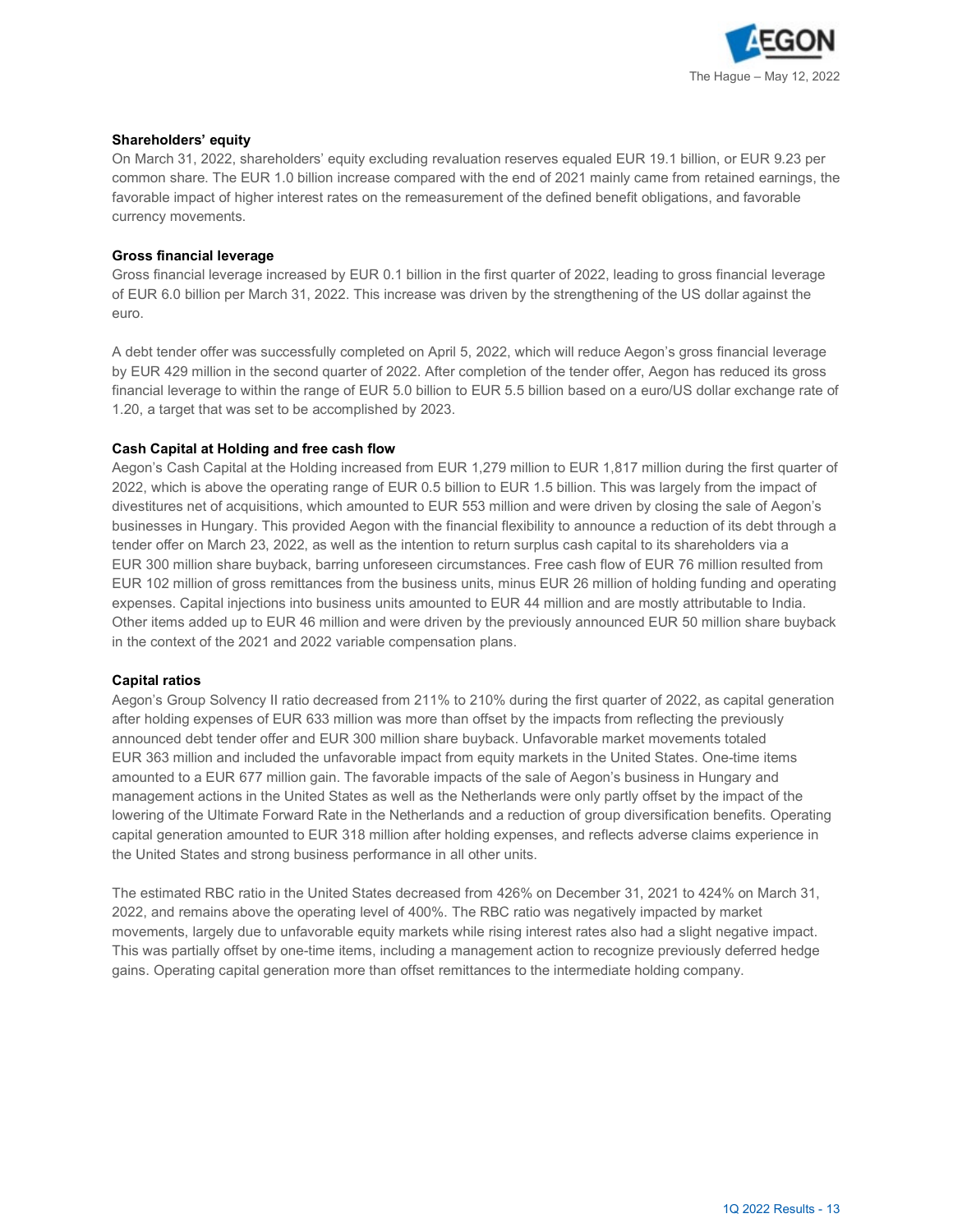

The estimated Solvency II ratio of NL Life remained stable compared with the end of 2021 at 186% on March 31, 2022, which is above the operating level of 150%. Management actions during the quarter had a positive impact. In the context of rising interest rates, NL Life reduced its fixed income investments and made regular hedge adjustments. Both actions lowered the required capital. These actions were offset by the anticipated impact from the reduction of the Ultimate Forward Rate by 15 basis points and the negative impact from market movements. The latter was largely driven by higher inflation expectations and higher spreads. Operating capital generation more than offset the EUR 50 million remittance to the Group in the first quarter.

The estimated Solvency II ratio for Scottish Equitable Plc increased from 167% on December 31, 2021 to 177% on March 31, 2022, and remained above the operating level of 150%. The increase of the ratio was mostly driven by operating capital generation and a reduction in required capital as a result of market movements.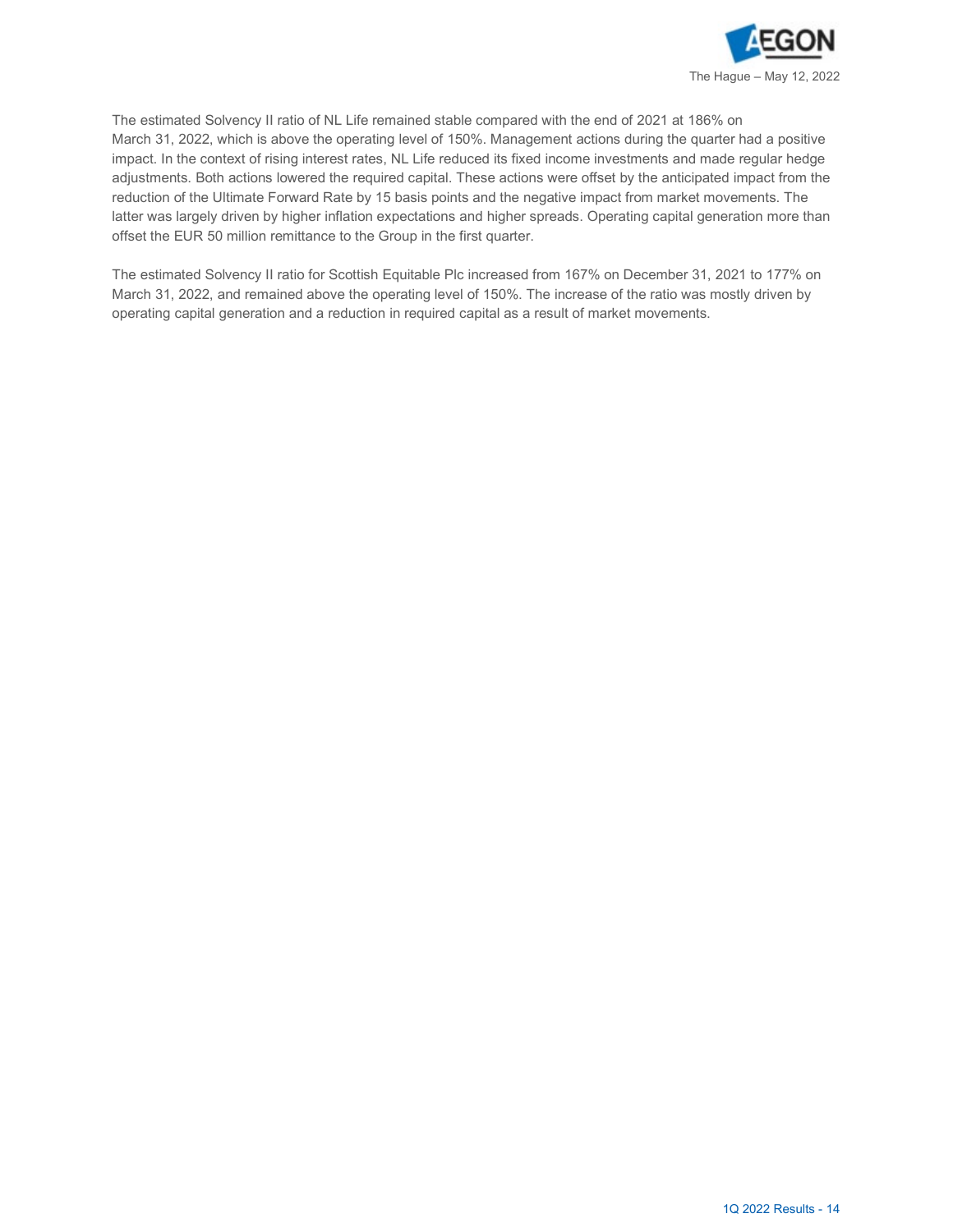

# **Americas**

 $\overline{a}$ 

| <b>Americas</b>                                    |          |                |               |          | unaudited     |
|----------------------------------------------------|----------|----------------|---------------|----------|---------------|
| <b>Notes</b><br><b>USD</b> in millions             | 1Q 2022  | 1Q 2021        | $\frac{0}{0}$ | 4Q 2021  | $\frac{0}{0}$ |
|                                                    |          |                |               |          |               |
| <b>Individual Solutions</b>                        | 129      | 130            | (1)           | 140      | (8)           |
| <b>Workplace Solutions</b>                         | 57       | 64             | (12)          | 70       | (19)          |
| <b>Operating result</b>                            | 186      | 195            | (5)           | 210      | (11)          |
| Fair value items                                   | (475)    | (63)           | n.m.          | 282      | n.m.          |
| Realized gains / (losses) on investments           | 15       | 26             | (43)          | 98       | (85)          |
| Net impairments                                    | (5)      | $\overline{7}$ | n.m.          | 5        | n.m.          |
| Non-operating items                                | (464)    | (30)           | n.m.          | 385      | n.m.          |
| Other income/(charges)                             | 5        | (8)            | n.m.          | 117      | (96)          |
| <b>Result before tax</b>                           | (274)    | 156            | n.m.          | 713      | n.m.          |
| Income tax                                         | 76       | (8)            | n.m.          | (114)    | n.m.          |
| Net result                                         | (198)    | 147            | n.m.          | 599      | n.m.          |
| Operating expenses                                 | 451      | 416            | 9             | 377      | 20            |
| of which addressable expenses                      | 389      | 358            | 9             | 412      | (5)           |
| Individual Solutions                               | 2,823    | 3,293          | (14)          | 2,210    | 28            |
| <b>Workplace Solutions</b>                         | 8,524    | 9,411          | (9)           | 5,767    | 48            |
| <b>Total gross deposits</b><br>9                   | 11,347   | 12,704         | (11)          | 7,976    | 42            |
| <b>Individual Solutions</b>                        | (2,081)  | (1, 193)       | (74)          | (2,580)  | 19            |
| <b>Workplace Solutions</b>                         | (69)     | (3,675)        | 98            | (5, 430) | 99            |
| Total net deposits / (outflows)<br>9               | (2, 149) | (4,868)        | 56            | (8,009)  | 73            |
| <b>Individual Solutions</b>                        | 94       | 83             | 13            | 95       | (2)           |
| <b>Workplace Solutions</b>                         | 21       | 18             | 15            | 12       | 69            |
| 9<br>New life sales (recurring plus 1/10 single)   | 114      | 102            | 13            | 107      | 7             |
| New premium production accident & health insurance | 54       | 50             | 9             | 46       | 17            |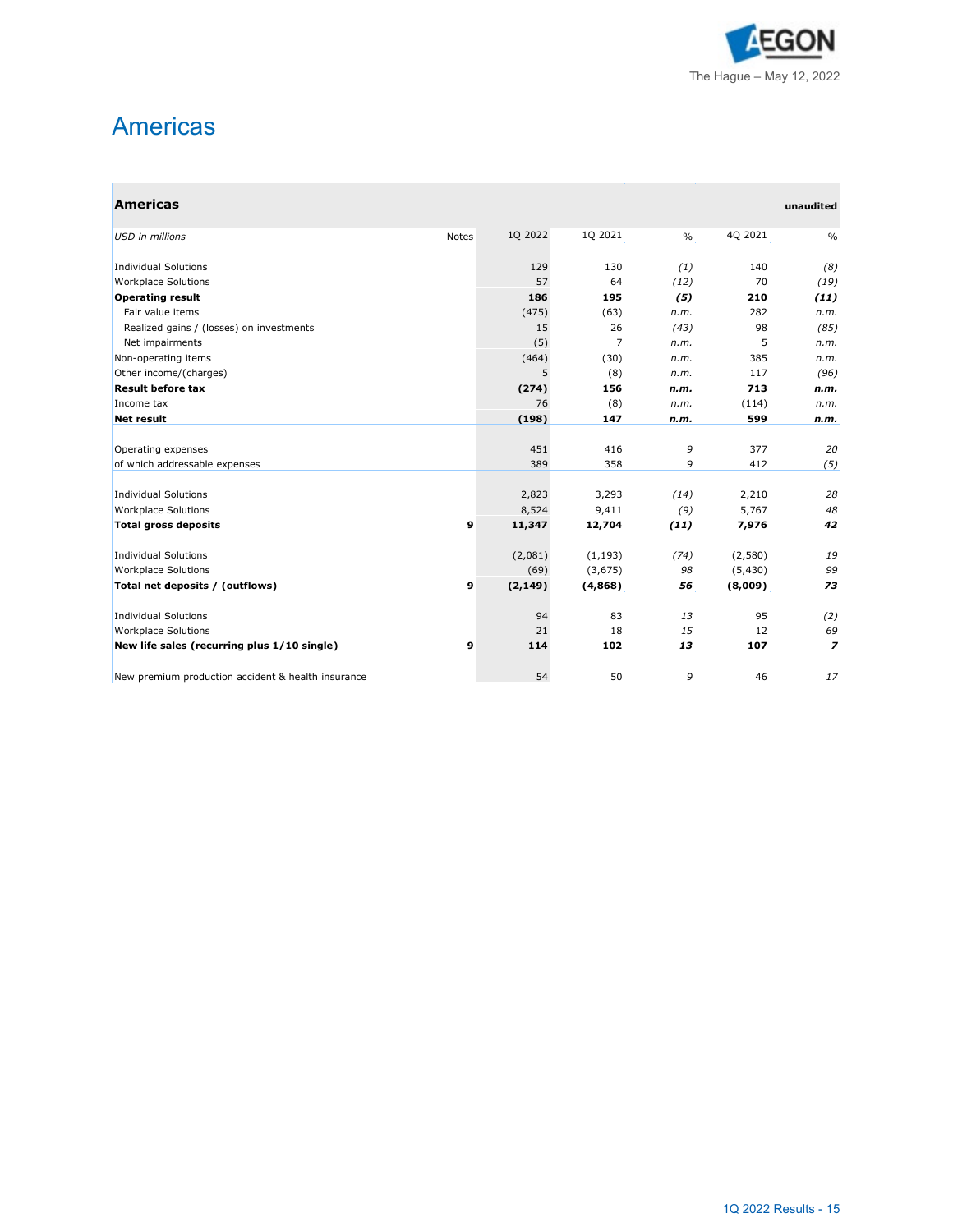

# **Operating result**

The operating result from the Americas decreased by 5% compared with the first quarter of 2021 to USD 186 million. This was primarily due to increased benefit costs and lower fee revenues from expected outflows in Variable Annuities, and higher expenses in the first quarter of 2022 compared with the first quarter of the prior year. Unfavorable mortality claims experience came in at USD 114 million in the quarter, compared with USD 166 million in the first quarter of 2021. Favorable morbidity experience was USD 63 million, compared with USD 78 million in last year's first quarter.

• In Individual Solutions, the operating result remained broadly stable with USD 129 million in the first quarter of 2022 compared with USD 130 million in the first quarter of 2021.

Adverse Individual Life mortality experience was USD 105 million this quarter, compared with USD 157 million of adverse experience in the first quarter of 2021. COVID-19 was again the biggest driver of adverse mortality experience, with USD 60 million adverse claims experience directly attributable to COVID-19 as cause of death. The remaining mortality experience is mainly attributed to higher claims frequency in Universal Life and Traditional Life, which Aegon believes to be in part indirectly related to COVID-19.

Favorable morbidity claims experience in Accident & Health amounted to USD 67 million in the first quarter of 2022, compared with USD 80 million in the prior year quarter. Lower than expected new claims from customers in care facilities and from higher than expected claims terminations across all sites of care accounted for the favorable experience. In addition, the first quarter of 2021 included the set-up of USD 20 million incurred but not reported (IBNR) reserve. USD 12 million of the total IBNR reserve was released this quarter.

A better Life and Health net claims experience in this quarter compared with the first quarter last year was offset by a lower operating result from Variable Annuities. As a result of market movements in the first quarter of 2022, benefits were higher due to decreasing account values and more claims from variable annuities, in particular those with GMDB riders. As expected, the operating result for Individual Solutions was impacted by additional expenses for the expanded dynamic hedging program and outflows in variable annuities and by the running costs for reinsuring a portfolio of universal life secondary guarantee policies.

• In Workplace Solutions, the operating result decreased by USD 7 million compared with the same period last year to USD 57 million. This was mainly driven by a USD 4 million operating result decrease in Accident & Health and by a USD 3 million result decrease in Retirement Plans due to timing of expenses, which was partly offset by higher revenue from favorable market performance since the first quarter of 2021. The result of Stable Value Solutions decreased by USD 2 million due to a decrease in fee revenue from lower fee rates and notional balances.

### **Net result**

The net result in the Americas amounted to a loss of USD 198 million in the first quarter of 2022 compared with a profit of USD 147 million in the first quarter of 2021. This was driven largely by a loss in non-operating items, partly offset by tax benefits and Other income, compared with tax expenses and Other charges in the prior year period.

Non-operating items resulted in a loss of USD 464 million compared with a loss of USD 30 million in the first quarter of 2021. Fair value items resulted in a loss of USD 475 million in the first quarter of 2022. This was due to a USD 658 million loss on fair value hedges without an accounting match, mainly related to the dynamic hedge program for GMDB and GMIB riders. This program targets to hedge the economic liability and showed 96% economic hedge effectiveness. However, under IFRS reporting, discount rates for liabilities are locked-in, which led to an accounting mismatch and resulted in a fair value loss from the increase in interest rates during the quarter. Fair value hedges with an accounting match – which includes the hedges of the variable annuities GMWB portfolio – reported a loss of USD 2 million, largely thanks to a hedge effectiveness in the quarter of 98% for the GMWB portfolio. The combined hedge effectiveness for the variable annuities portfolio was 97%. Fair value investments resulted in a gain of USD 185 million for the first quarter of 2022 largely from the outperformance of multi-family property investments and real estate with commodity exposure.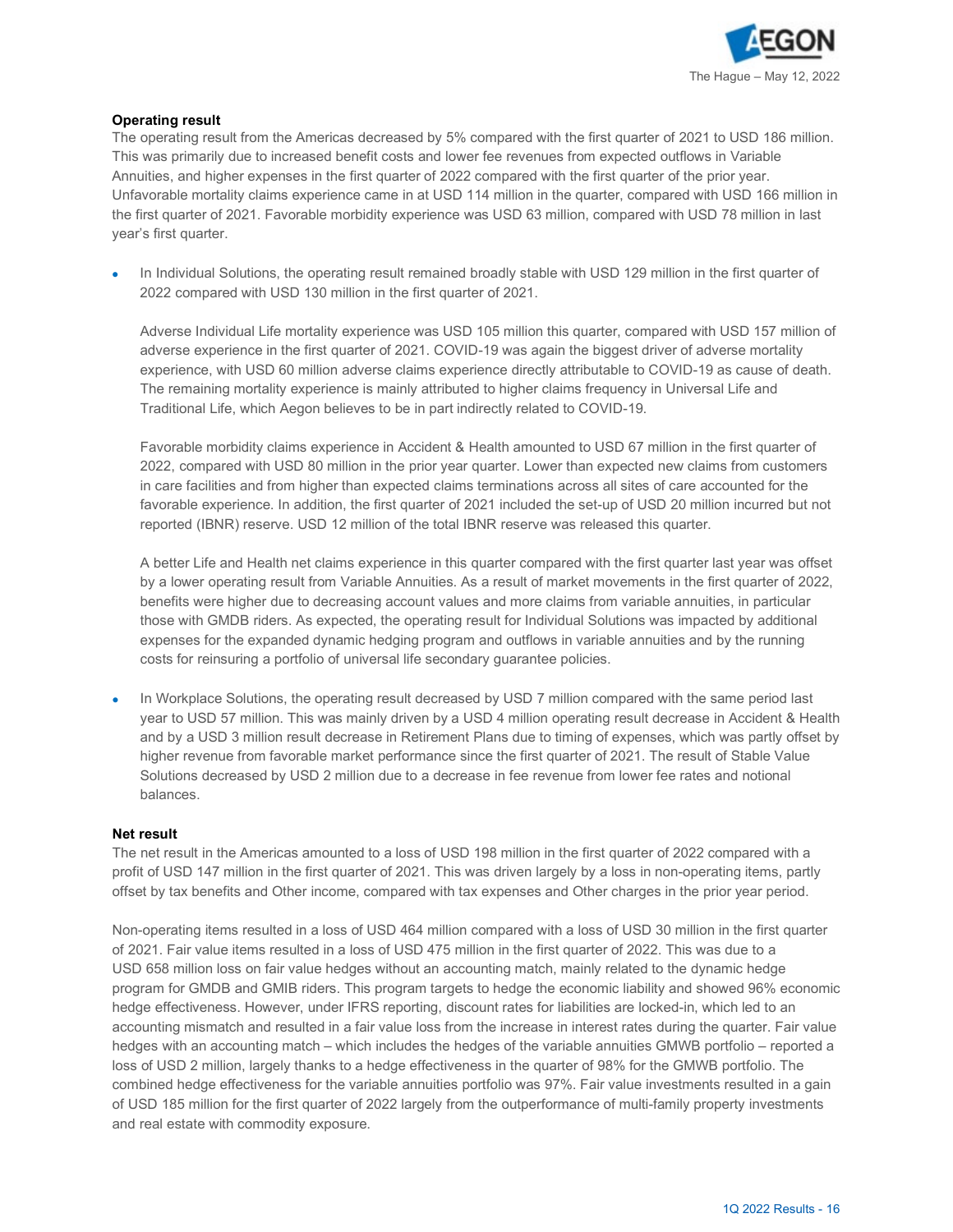

Realized gains on investments amounted to USD 15 million. These gains were mainly from normal trading activity and gains on mortgages driven by prepayment fees. Gross impairments of USD 7 million were partly offset by recoveries, mainly related to mortgages, resulting in net impairments of USD 5 million.

Other income came in at USD 5 million. This included one-time benefits from in-force management actions on different parts of the universal life portfolio and from model updates. These were largely offset by one-time investments related to the operational improvement plan of USD 43 million.

The result before tax amounted to a loss of USD 274 million. The income tax benefit was USD 76 million in the first quarter of 2022, implying an effective tax rate higher than the statutory rate from tax exempt income and tax credits.

#### **Expenses**

Addressable expenses increased by 9% to USD 389 million in the first quarter of 2022 compared with USD 358 million in the first quarter of last year. This increase was partly driven by the timing of spend on shared services accounts and an increase of performance-related compensation. Other timing of expenses, increased technology spend, and additional expenses following the TAG Resources LLC acquisition added to the expense increase this quarter.

Operating expenses increased by 9% to USD 451 million in line with the increase in addressable expenses. In addition, higher one-time investments related to the operational improvement plan added to the increase.

#### **Sales**

New life sales increased by 13% to USD 114 million from USD 102 million in the first quarter of 2021. The Individual Solutions business generated new life sales of USD 94 million in the first quarter of 2022, a 13% increase in comparison to the same period last year and driven by increased sales of indexed universal life and whole life final expense. The increase in sales was supported by an enhanced service program for top-selling agents aimed at improving customer service, reducing cycle times, and strengthening the relationship between the agents and Transamerica. Furthermore, sales benefitted from the continued success of the funeral planning benefit for eligible indexed universal life policyholders, which is a distinct competitive advantage in the World Financial Group (WFG) distribution channel. WFG also continued its recruiting success, growing the number of licensed agents by 8% compared to the first quarter of 2021, and indexed universal life sales matched the best sales quarter for WFG since the second quarter of 2016. New life sales in Workplace Solutions increased by USD 3 million to USD 21 million driven by universal life products experiencing strong renewal participation with existing employer groups.

New premium production for accident & health insurance increased to USD 54 million in the first quarter of 2022 from USD 50 million in the same period of 2021. In Individual Solutions, the last remaining sales of long-term care policies amounted to USD 2 million. Sales in Workplace Solutions increased by 10% to USD 52 million in the first quarter of 2022, mainly due to increased sales in retiree medical coverages adding more groups of employers.

Total net outflows were USD 2.1 billion in the first quarter of 2022 compared with USD 4.9 billion in the first quarter of 2021. Net outflows were mainly from Individual Solutions whereas Workplace Solutions only had net outflows of USD 69 million.

In Individual Solutions, net outflows increased from USD 1.2 billion in the first quarter of 2021 to USD 2.1 billion in the same period of this year. Net outflows were largely driven by USD 1.5 billion of net outflows from Variable Annuities following the decision to stop the sale of variable annuities with significant interest rate sensitive riders. Mutual Funds reported net outflows of USD 0.4 billion as a result of unfavorable markets. Furthermore, the run-off of the Fixed Annuities book contributed USD 0.1 billion in net outflows.

Net outflows in Workplace Solutions were driven by USD 0.6 billion of net outflows in the lower-margin Large-Market segment of Retirement Plans in the first quarter of 2022. The Middle-Market segment of Retirement Plans, where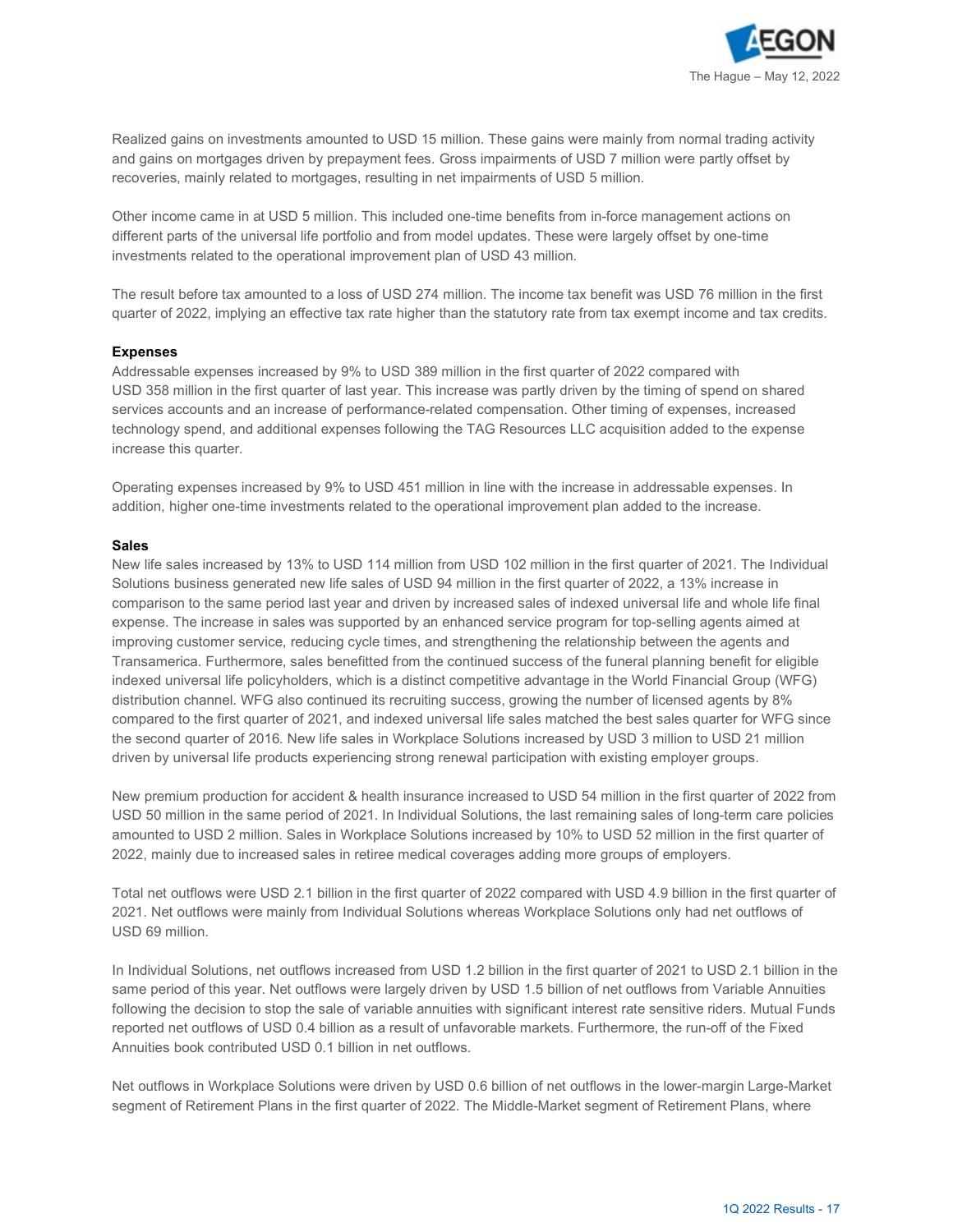

Transamerica aims to compete as a top-5 player, reported net inflows of USD 0.3 billion. Consolidation and customer retention efforts from the Advice Center led to net deposits in individual retirement accounts (IRAs) of USD 0.3 billion.

# **Market consistent value of new business**

Market consistent value of new business decreased from USD 104 million in the first quarter of 2021 to USD 73 million in the first quarter of 2022. The value of new business in Individual Solutions was broadly stable with USD 38 million this quarter. The impact of increasing interest rates reduced the underwriting margin on new life sales, which was only partly offset by increased life sales volumes. The decision to stop selling variable annuities with significant interest rate sensitive riders – which was implemented during the first quarter 2021 – further improved the new business value. The value of new business in Workplace Solutions decreased from USD 59 million in the first quarter of 2021 to USD 34 million in the reporting quarter. This decline was in part due to a benefit from a one-time transaction in Retirement Plans in the prior year quarter.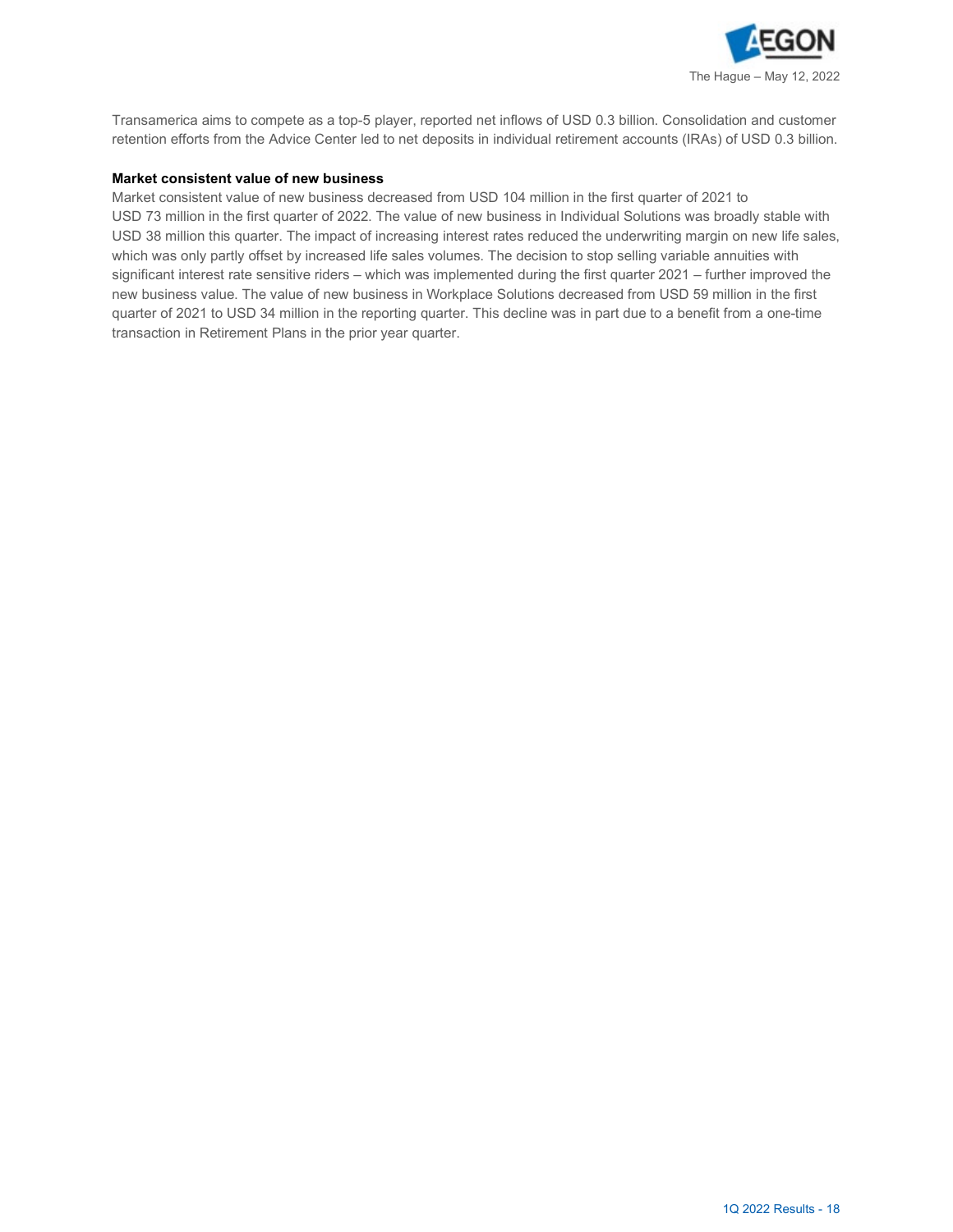

# The Netherlands

| <b>The Netherlands</b>                               |         |         |                |                | unaudited     |
|------------------------------------------------------|---------|---------|----------------|----------------|---------------|
| <b>EUR</b> in millions<br><b>Notes</b>               | 1Q 2022 | 1Q 2021 | $\frac{0}{0}$  | 4Q 2021        | $\frac{0}{0}$ |
|                                                      |         |         |                |                |               |
| Life                                                 | 118     | 124     | (4)            | 137            | (14)          |
| Mortgages                                            | 17      | 16      | 9              | 19             | (9)           |
| <b>Bank</b>                                          | 26      | 29      | (10)           | 31             | (14)          |
| <b>Workplace Solutions</b>                           | 24      | 15      | 58             | 8              | n.m.          |
| <b>Operating result</b>                              | 187     | 184     | 1              | 195            | (4)           |
| Fair value items                                     | (73)    | 71      | n.m.           | (121)          | 40            |
| Realized gains / (losses) on investments             | 61      | 9       | n.m.           | 29             | 108           |
| Net impairments                                      | 3       | 3       | 19             | 12             | (71)          |
| Non-operating items                                  | (8)     | 82      | n.m.           | (79)           | 90            |
| Other income/(charges)                               | 16      | 33      | (52)           | (147)          | n.m.          |
| <b>Result before tax</b>                             | 195     | 299     | (35)           | (31)           | n.m.          |
| Income tax                                           | (39)    | (71)    | 46             | (5)            | n.m.          |
| <b>Net result</b>                                    | 156     | 228     | (32)           | (37)           | n.m.          |
| Operating expenses                                   | 177     | 199     | (11)           | 184            | (4)           |
| of which addressable expenses                        | 151     | 152     | $\overline{a}$ | 156            | (3)           |
| <b>Bank</b>                                          | 4,830   | 4,275   | 13             | 5,388          | (10)          |
| <b>Workplace Solutions</b>                           | 226     | 213     | 6              | 236            | (4)           |
| 9<br><b>Total gross deposits</b>                     | 5,056   | 4,488   | 13             | 5,623          | (10)          |
| Bank                                                 | (21)    | 31      | n.m.           | (158)          | 87            |
| <b>Workplace Solutions</b>                           | 186     | 173     | 8              | 187            |               |
| 9<br>Total net deposits / (outflows)                 | 165     | 204     | (19)           | 28             | n.m.          |
| Mortgage origination                                 | 2,445   | 3,031   | (19)           | 2,269          | 8             |
| New life sales (recurring plus 1/10 single)          | 24      | 21      | 17             | 17             | 40            |
| New premium production accident & health insurance   | 3       | 5       | (49)           | $\overline{2}$ | 66            |
| New premium production property & casualty insurance | 5       | 5       | (4)            | 5              | 1             |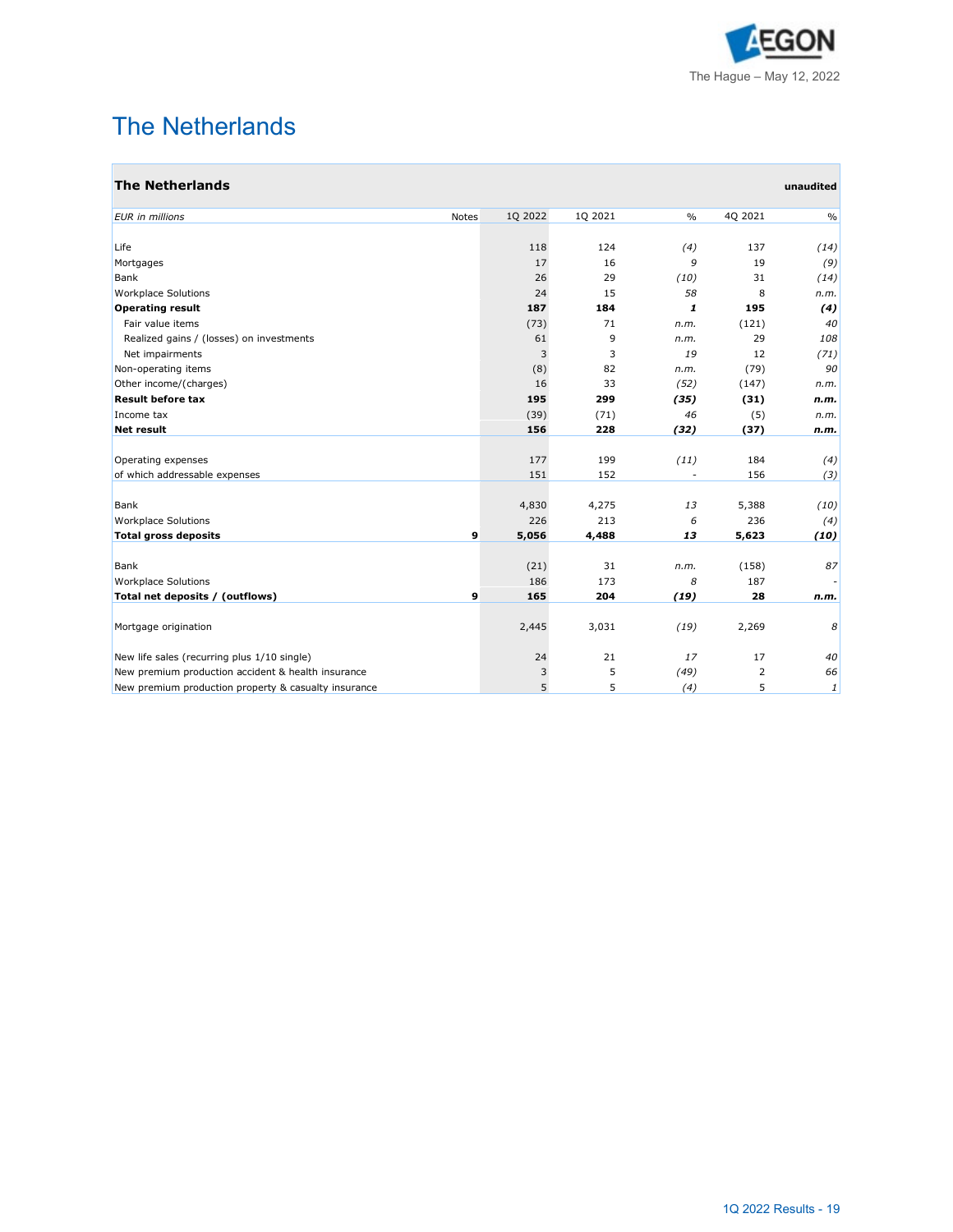

# **Operating result**

Aegon's operating result in the Netherlands increased by EUR 3 million compared with the first quarter of 2021 to EUR 187 million. The results of Mortgages and Workplace Solutions increased and were supported by business growth, while the results of Life and Bank decreased and reflected lower investment income. Benefits from expense savings initiatives were offset by higher pension cost for own employees across all lines of business.

- The operating result from Life decreased by 4% to EUR 118 million in the first quarter of 2022. The impact of the longevity reinsurance transaction announced in December 2021, and lower fees and revenues from the closed individual life book were the main drivers. Investment income was also lower, in part due to a one-time item.
- The operating result from Mortgages increased by 9% to EUR 17 million driven by higher fees resulting from business growth and higher revenues from customer prepayment compensations. These more than offset the pressure from lower yields on investment income. Mortgages under administration increased to EUR 60.8 billion, an increase of 7% compared with the end of the first quarter of 2021.
- The operating result from Bank decreased by 10% to EUR 26 million. The higher fee income from more fee-paying customers at Knab was more than offset by a lower interest margin due to a reduced balance sheet size, including a declining unsecured loan portfolio.
- The operating result from Workplace Solutions increased by EUR 9 million to EUR 24 million in the first quarter of 2022. This was primarily driven by the non-life business, resulting from releases of disability provisions due to recoveries. Business growth of Aegon's defined contribution pension (PPI) and administration business (TKP) also contributed favorably.

### **Net result**

The net result amounted to EUR 156 million, and was mostly driven by the operating result.

Non-operating items in the Netherlands amounted to a loss of EUR 8 million, mainly from losses on fair value items, which amounted to EUR 73 million. The positive impact from rising spreads – that led to a lower fair value of liabilities – was more than offset by the negative impact from interest rate curve flattening. There was a partial offset from EUR 61 million of realized gains on investments, driven by sales of sovereign and corporate bonds. Net recoveries contributed EUR 3 million.

Other income amounted to EUR 16 million and was driven by a model change. There was a partial offset from one-time investments related to the operational improvement plan.

The result before tax amounted to EUR 195 million. The tax charge of EUR 39 million led to a net result of EUR 156 million.

### **Expenses**

Addressable expenses reduced slightly to EUR 151 million when compared to the first quarter of 2022. Expense savings initiatives, which led to lower costs of outsourced services and lower office cost, drove the addressable expenses down but this was offset by higher employee expenses, in part due to higher pension cost for own employees as a consequence of higher interest rates.

Operating expenses decreased by 11% to EUR 177 million driven by lower one-time investments. One-time investments related to the operational improvement plan amounted to EUR 13 million in the first quarter of 2022.

#### **Sales**

Workplace Solutions net deposits increased by 8% to EUR 186 million in the first quarter of 2022 driven by the continued demand for defined contribution pension products (PPI).

For the Bank, net outflows amounted to EUR 21 million, as growth in the number of Knab customers was more than offset by gross outflows from increased payment activity.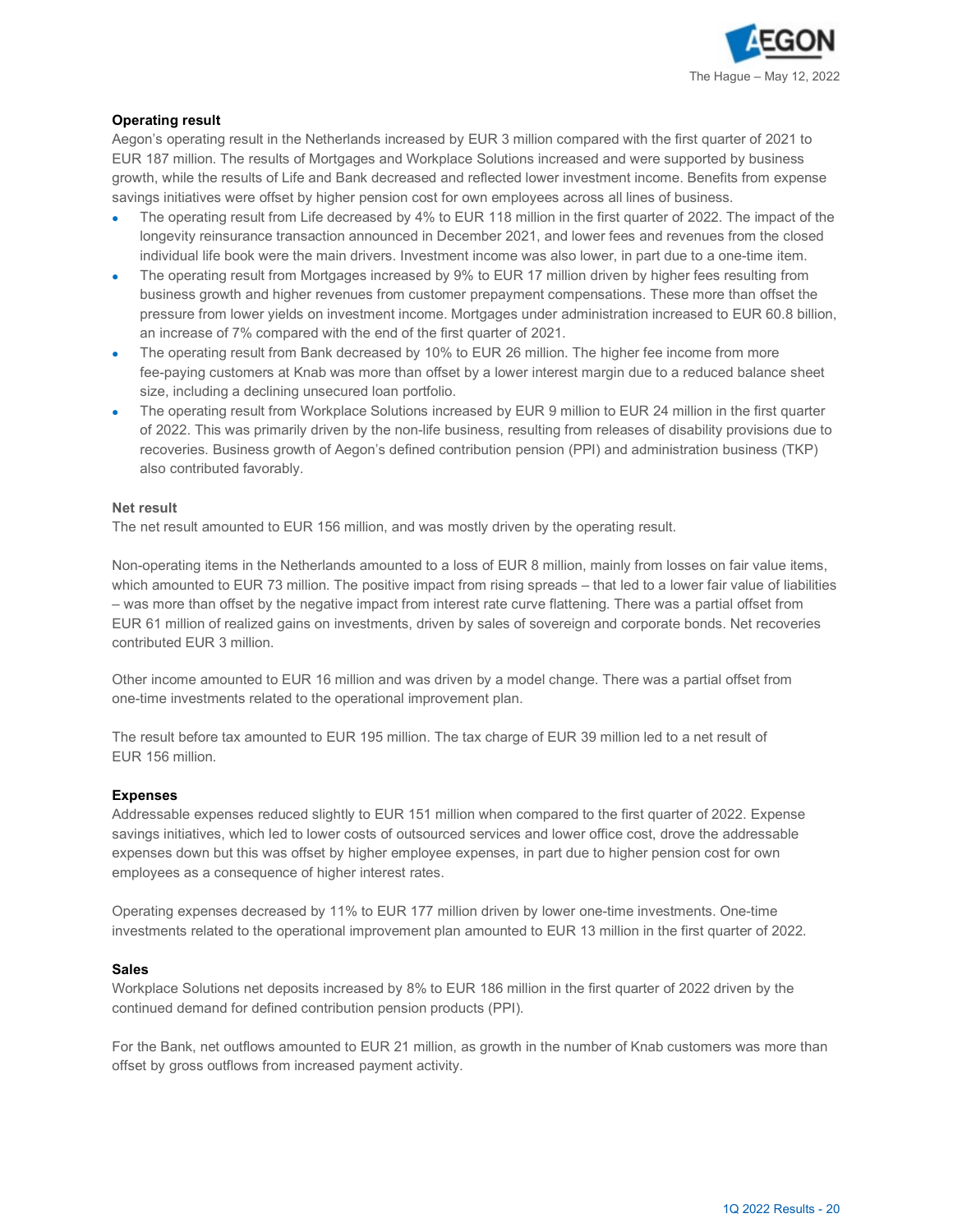

Mortgage production decreased by EUR 0.6 billion to EUR 2.4 billion in the first quarter of 2022, of which EUR 1.6 billion was originated for third-party investors, who pay Aegon a fee for originating and servicing these mortgages. The decrease in production is driven by lower mortgage spreads in combination with Aegon's focus on maintaining attractive margins.

New premium production for accident & health insurance amounted to EUR 3 million, a decrease of EUR 2 million compared with the first quarter of 2021, driven by disability insurance. New premium production for property & casualty insurance remained stable at EUR 5 million.

New life sales increased by 17% to EUR 24 million, driven by higher additional yearly pension increases.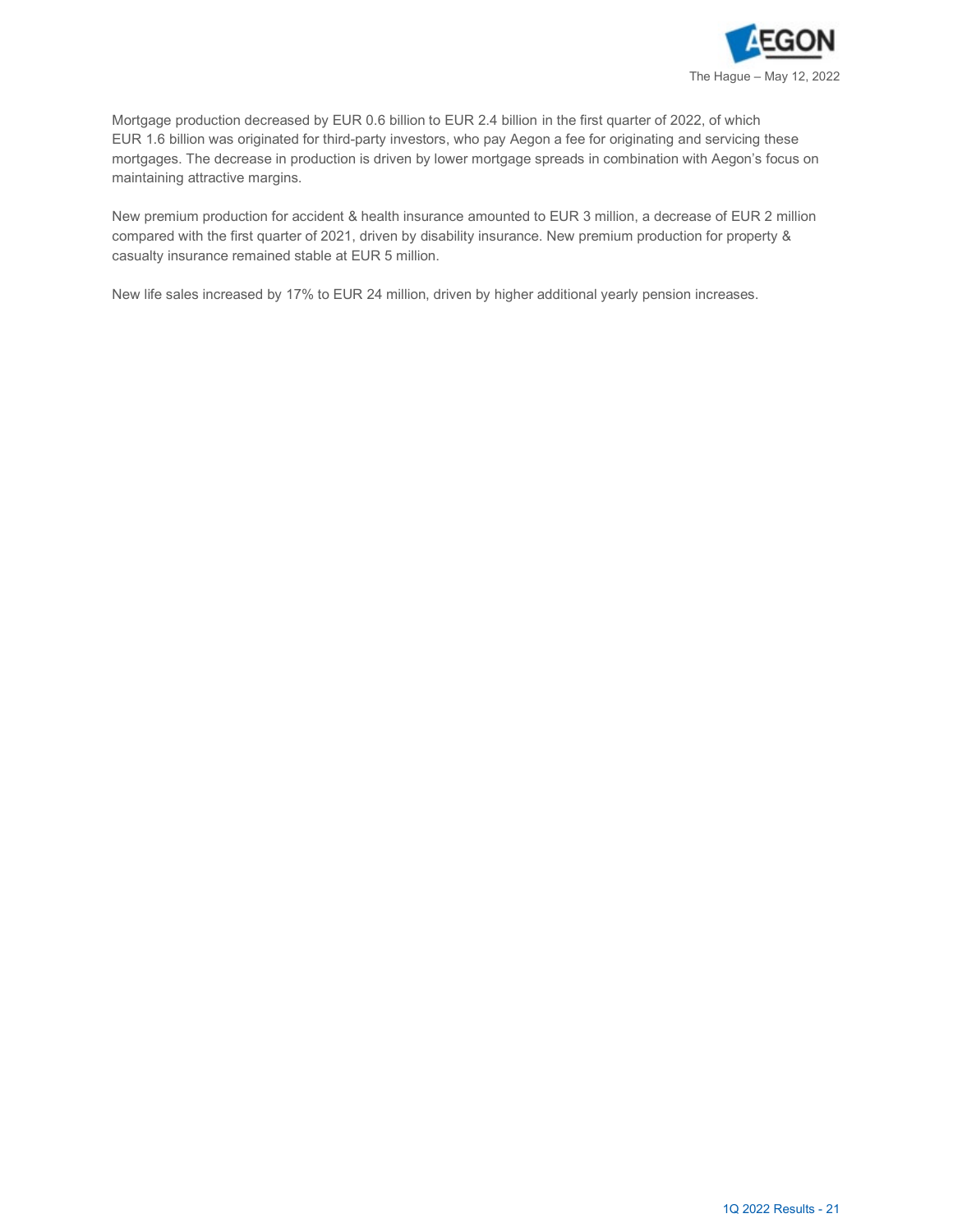

# United Kingdom

| <b>United Kingdom</b>                                |       |         |         |               |                          | unaudited     |
|------------------------------------------------------|-------|---------|---------|---------------|--------------------------|---------------|
| <b>GBP</b> in millions                               | Notes | 10 2022 | 1Q 2021 | $\frac{0}{0}$ | 40 2021                  | $\frac{0}{0}$ |
| <b>Operating result</b>                              |       | 43      | 34      | 24            | 42                       | з             |
| Fair value items                                     |       | 44      | (42)    | n.m.          | (7)                      | n.m.          |
| Realized gains / (losses) on investments             |       |         |         | (7)           | 9                        | (100)         |
| Net impairments                                      |       |         | ٠       | n.m.          | $\overline{\phantom{a}}$ | n.m.          |
| Non-operating items                                  |       | 44      | (42)    | n.m.          | $\overline{2}$           | n.m.          |
| Other income/(charges)                               | 5     | (19)    | (2)     | n.m.          | (3)                      | n.m.          |
| <b>Result before tax</b>                             |       | 68      | (10)    | n.m.          | 41                       | 66            |
| Income tax                                           |       | (3)     |         | n.m.          | (9)                      | 72            |
| <b>Net result</b>                                    |       | 65      | (10)    | n.m.          | 32                       | 104           |
| Operating expenses                                   |       | 91      | 99      | (8)           | 96                       | (5)           |
| of which addressable expenses                        |       | 79      | 84      | (7)           | 84                       | (6)           |
| Total gross deposits*                                | 9     | 2,802   | 3,548   | (21)          | 12,058                   | (77)          |
| Retail                                               |       | 23      | (42)    | n.m.          | (38)                     | n.m.          |
| <b>Workplace Solutions</b>                           |       | 701     | 295     | 138           | 542                      | 29            |
| Institutional                                        |       | (303)   | 583     | n.m.          | 9,041                    | n.m.          |
| <b>Traditional products</b>                          |       | (268)   | (238)   | (13)          | (362)                    | 26            |
| Total net deposits / (outflows)                      | 9     | 153     | 599     | (75)          | 9,183                    | (98)          |
| New life sales (recurring plus 1/10 single)          | 6,9   | 6       | 7       | (14)          | 7                        | (9)           |
| * Institutional deposits are included on a net basis |       |         |         |               |                          |               |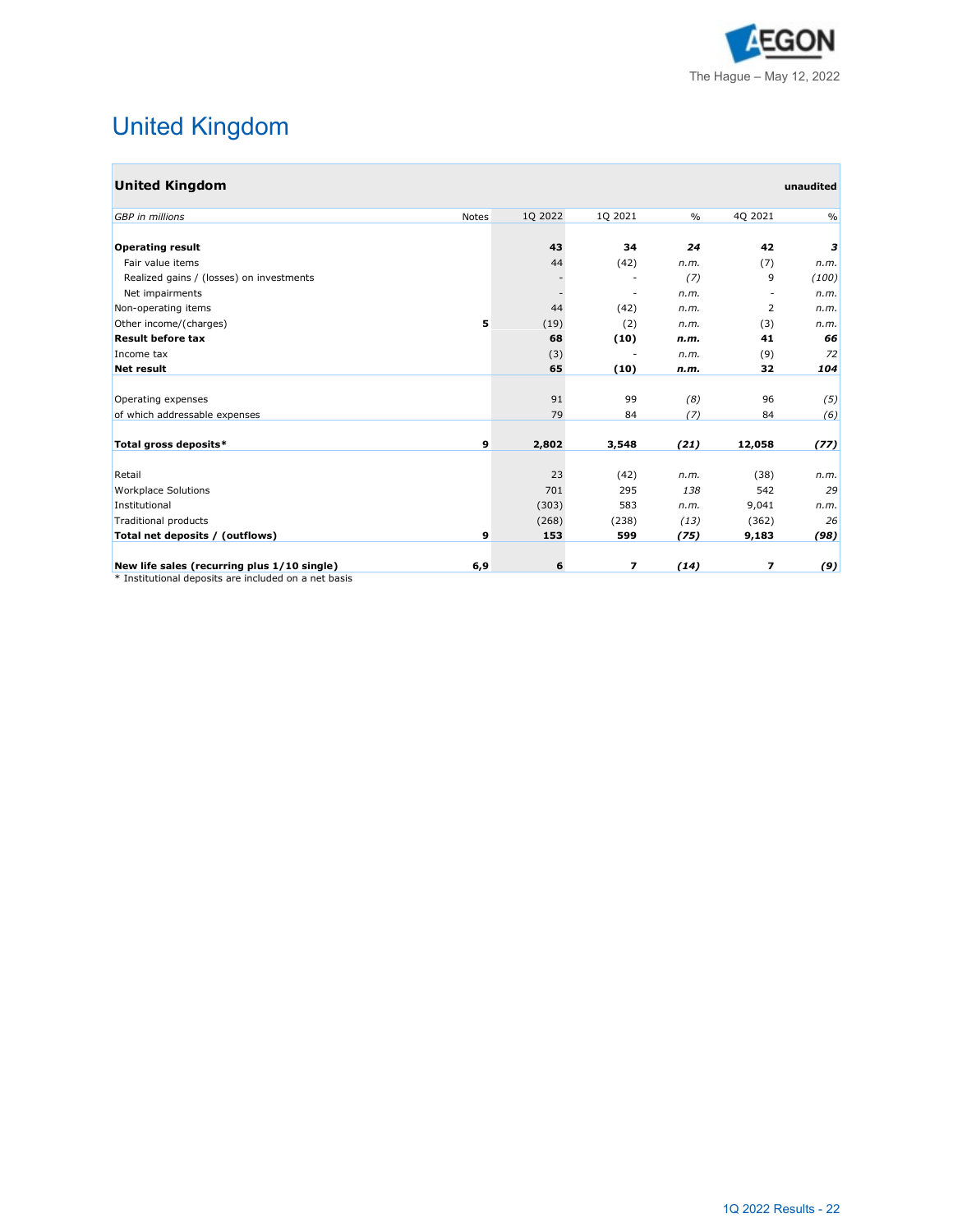

# **Operating result**

The operating result from the United Kingdom increased by 24% compared with the first quarter of 2021 to GBP 43 million. This was driven by increased fees from higher equity markets compared with the first quarter of last year and positive net deposits on the platform, in addition to lower addressable expenses as a result of expense savings. These more than offset the impacts from the loss of earnings from the sale of Stonebridge and the gradual run-off of the traditional product portfolio.

### **Net result**

Aegon UK reported a net result of GBP 65 million in the first quarter of 2022. This was primarily driven by the operating result and positive non-operating items.

Non-operating items amounted to a gain of GBP 44 million due to positive fair value items. This reflects the impact from hedges, which protect the solvency position.

Other charges added up to GBP 19 million, and were driven by charges from policyholder taxes and one-time investments related to the operational improvement plan. Note that charges from policyholder taxes are fully offset in the income tax line.

### **Expenses**

In the first quarter of 2022, addressable expenses decreased by 7% compared with the same period last year to GBP 79 million. Expense savings initiatives, including benefits from outsourcing and a reduction in costs for contractors, drove the decrease.

Operating expenses decreased by 8% to GBP 91 million, driven by lower addressable expenses. Lower one-time investments related to the operational improvement – which amounted to GBP 10 million in the first quarter of 2022 – contributed as well.

#### **Sales**

Net deposits amounted to GBP 153 million, compared with net deposits of GBP 599 million in the first quarter of 2021. Increased net deposits in the Retail and Workplace channels of the platform business were offset by net outflows in the Institutional business, which is low-margin and for which net deposits can be lumpy.

For Retail, net deposits turned positive to GBP 23 million, whereas the first quarter of 2021 showed net outflows of GBP 42 million. Enhancements made to the platform functionality and investments in the servicing of intermediaries have been driving the gradual improvement in net deposits.

Net deposits in Workplace amounted to GBP 701 million, whereas the first quarter of last year had net deposits of GBP 295 million. The increase was driven by the onboarding of three new, large schemes, strong recurring net deposits, and improved customer retention.

Net outflows for the Institutional business equaled GBP 303 million in the first quarter of 2022, compared with GBP 583 million of net deposits in the same period last year.

For Traditional products, net outflows amounted to GBP 268 million. This was in line with expectations, as a result of the gradual run-off of this book.

New life sales amounted to GBP 6 million, which is a decrease of GBP 1 million compared with the same period last year. This was driven by lower market demand as a consequence of economic uncertainty.

### **Market consistent value of new business**

MCVNB for the first quarter of 2022 totaled GBP 29 million, an increase from the GBP 27 million in the first quarter of 2021. The increase was mainly driven by higher increments by existing customers in the Workplace channel of the platform, which led to higher volumes and a more favorable product mix.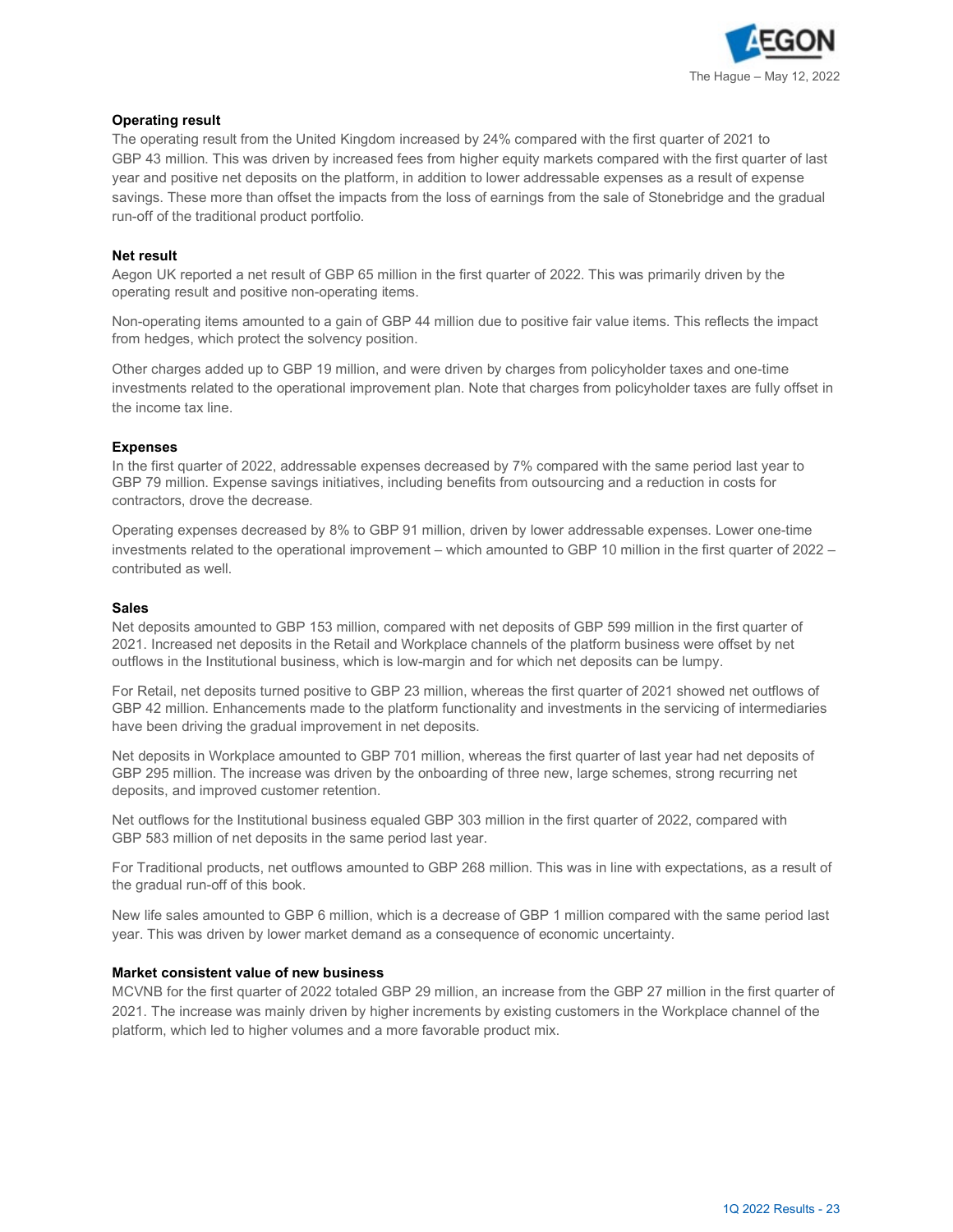

# International

| <b>International</b>                                 |       |                |                          |                |                | unaudited     |
|------------------------------------------------------|-------|----------------|--------------------------|----------------|----------------|---------------|
| <b>EUR</b> in millions                               | Notes | 1Q 2022        | 1Q 2021                  | $\%$           | 4Q 2021        | $\frac{0}{0}$ |
|                                                      |       |                |                          |                |                |               |
| Spain & Portugal                                     |       | 18             | 15                       | 23             | 23             | (22)          |
| China                                                |       | $\overline{7}$ | 6                        | 22             | 9              | (22)          |
| <b>Brazil</b>                                        |       | 5              | $\overline{2}$           | n.m.           | (2)            | n.m.          |
| <b>TLB</b>                                           |       | 24             | 14                       | 67             | 21             | 14            |
| Others                                               |       | (8)            | (7)                      | (9)            | (6)            | (26)          |
| <b>Operating result</b>                              |       | 47             | 30                       | 57             | 46             | 2             |
| Fair value items                                     |       | 9              |                          | n.m.           | (11)           | n.m.          |
| Realized gains / (losses) on investments             |       | (5)            | $\overline{\phantom{a}}$ | n.m.           | (5)<br>L.      | (7)           |
| Net impairments                                      |       | (1)            | ä,                       | n.m.           |                | (116)         |
| Non-operating items                                  |       | 3<br>367       | 15                       | n.m.<br>n.m.   | (16)<br>25     | n.m.          |
| Other income/(charges)<br><b>Result before tax</b>   |       | 417            | 44                       |                | 54             | n.m.          |
| Income tax                                           |       | (10)           | (8)                      | n.m.<br>(25)   | (7)            | n.m.<br>(34)  |
| <b>Net result</b>                                    |       | 408            | 37                       | n.m.           | 47             | n.m.          |
|                                                      |       |                |                          |                |                |               |
| Operating expenses                                   |       | 91             | 111                      | (18)           | 104            | (12)          |
| of which addressable expenses                        |       | 30             | 27                       | 10             | 28             | 7             |
| Addressable expenses in constant currency            |       | 30             | 28                       | $\overline{z}$ | 29             | 6             |
| Spain & Portugal                                     |       | 3              | 4                        | (27)           | 5              | (44)          |
| China                                                |       | 15             | 8                        | 100            | 3              | n.m.          |
| <b>Brazil</b>                                        |       | 85             | 19                       | n.m.           | 175            | (52)          |
| Others                                               |       |                |                          | n.m.           |                | n.m.          |
| <b>Total gross deposits</b>                          | 9     | 103            | 30                       | n.m.           | 183            | (44)          |
|                                                      |       |                |                          |                |                |               |
| Spain & Portugal                                     |       | (2)            |                          | n.m.           | $\overline{a}$ | n.m.          |
| China                                                |       | 14             | $\overline{7}$           | 112            | (1)            | n.m.          |
| <b>Brazil</b>                                        |       | (50)           | (15)                     | n.m.           | 98             | n.m.          |
| Others                                               |       |                |                          | n.m.           | ä,             | n.m.          |
| Total net deposits / (outflows)                      | 9     | (37)           | (9)                      | n.m.           | 98             | n.m.          |
| Spain & Portugal                                     |       | 15             | 12                       | 28             | 13             | 19            |
| China                                                |       | 30             | 39                       | (23)           | 20             | 49            |
| <b>Brazil</b>                                        |       | 19             | 14                       | 39             | 18             | 5             |
| <b>TLB</b>                                           |       |                | $\overline{2}$           | (85)           | 3              | (90)          |
| Others                                               |       |                | $1\,$                    | (97)           | ÷,             | (70)          |
| New life sales (recurring plus 1/10 single)          | 9     | 65             | 68                       | (5)            | 54             | 20            |
|                                                      |       |                |                          |                |                |               |
| New premium production accident & health insurance   |       | 8              | 9                        | (6)            | 10             | (15)          |
| New premium production property & casualty insurance |       | 25             | 20                       | 22             | 19             | 31            |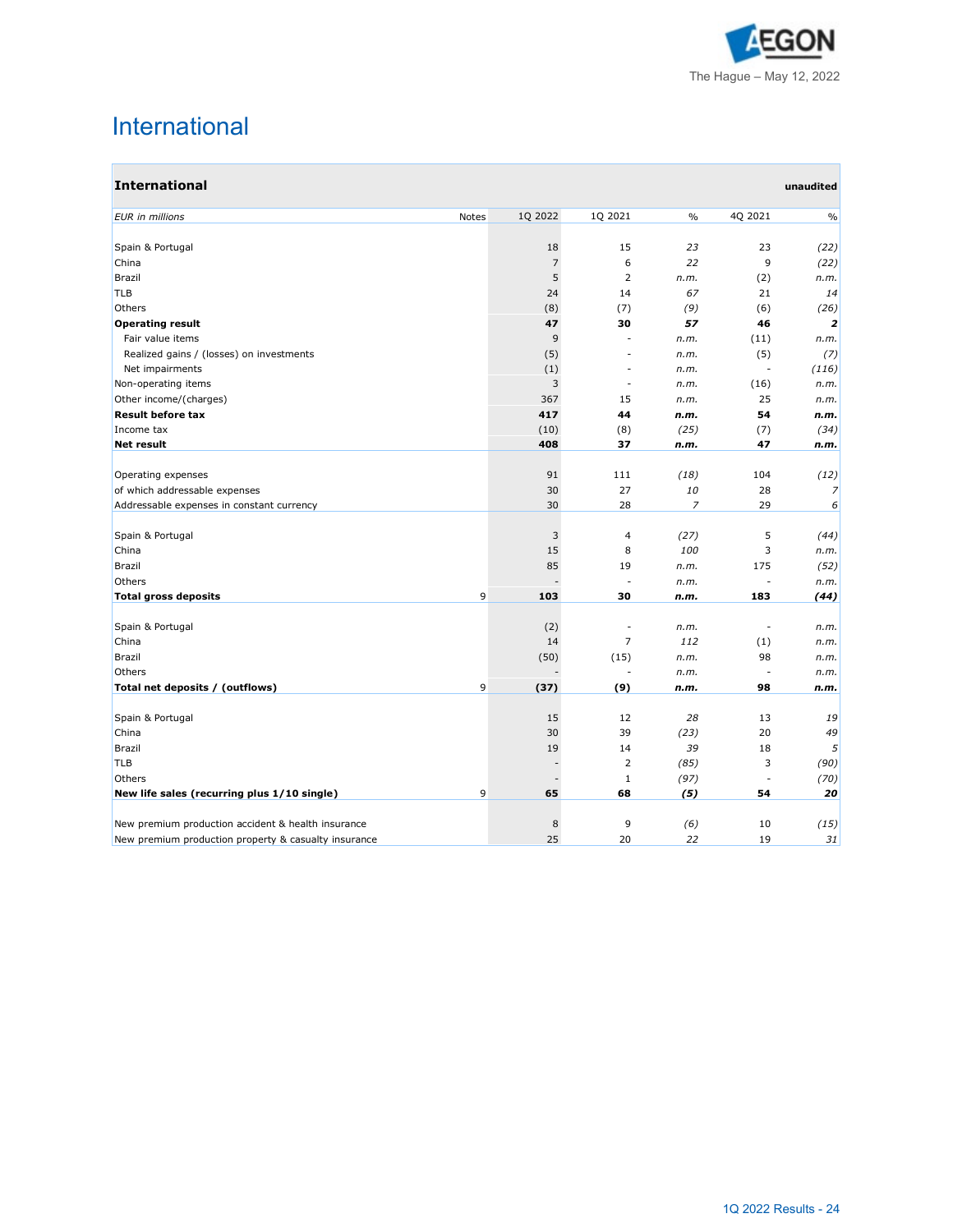

# **Operating result**

The operating result from International increased by 57% to EUR 47 million in the first quarter of 2022. The increase reflects the benefits from business growth in Spain & Portugal, Brazil and China, and more favorable claims experience in Spain & Portugal, and TLB.

- The operating result from Spain & Portugal was EUR 18 million, 23% higher than in the first quarter of 2021. This was the result of business growth and favorable claims experience, partly offset by higher expenses driven by business growth.
- China's operating result rose by 22% to EUR 7 million, reflecting a growing portfolio.
- The operating result from Brazil was EUR 5 million, more than double the operating result in the first quarter of 2021. This increase was mainly driven by sales growth.
- TLB, the high-net-worth business, recorded an operating result of EUR 24 million, 67% higher than in the first quarter of 2021. The increase was driven by an improved investment margin, reflecting a lowering of the crediting rate with the aim to offset lower reinvestment yields, surrender charges and favorable claims experience.
- For the Others segment, the operating result declined by EUR 1 million to a loss of EUR 8 million, mostly due to a decline of the operating result of India as a consequence of adverse mortality experience related to COVID-19.

### **Net result**

The result before tax amounted to EUR 417 million in the first quarter of 2022. This reflects EUR 367 million Other income which included a EUR 372 million book gain from the sale of Aegon's businesses in Hungary as well as a EUR 9 million charge in India driven by an assumption change.

The net result was EUR 408 million, after a tax charge of EUR 10 million, which reflects the fact that the book gain on the sale of Aegon's business in Hungary is tax-exempt.

### **Expenses**

Addressable expenses increased by 10% on a constant currency basis compared with the first quarter of 2021 to EUR 30 million, as the benefit from reduced regional expenses was more than offset by increased expenses related to investments in business growth in Spain & Portugal.

Operating expenses were EUR 91 million in the first quarter of 2022, a decrease of 18% compared with the first quarter of last year. This largely reflects the sale of Aegon's business in Hungary, which more than offset higher expenses in Brazil and Spain & Portugal as a result of business growth.

### **Sales**

New life sales declined by 5% compared with the first quarter of 2021 to EUR 65 million.

- New life sales in Spain & Portugal increased by 28% to EUR 15 million, mainly due to sales growth in the bancassurance channel.
- China's new life sales decreased by 23% to EUR 30 million, reflecting industry-wide lower demand for critical illness products.
- For Brazil, new life sales increased by 39% to EUR 19 million, driven by strong demand for life insurance distributed through the agent and bancassurance channels.
- For TLB, new life sales decreased by EUR 2 million to nil as a result of COVID-19 related lockdowns.

New premium production for accident & health insurance amounted to EUR 8 million, a decrease of 6% compared with the first quarter of 2021. New premium production for property & casualty insurance increased by 22% to EUR 25 million driven by the continued demand for household insurance products in Spain & Portugal.

Net outflows amounted to EUR 37 million driven by Brazil.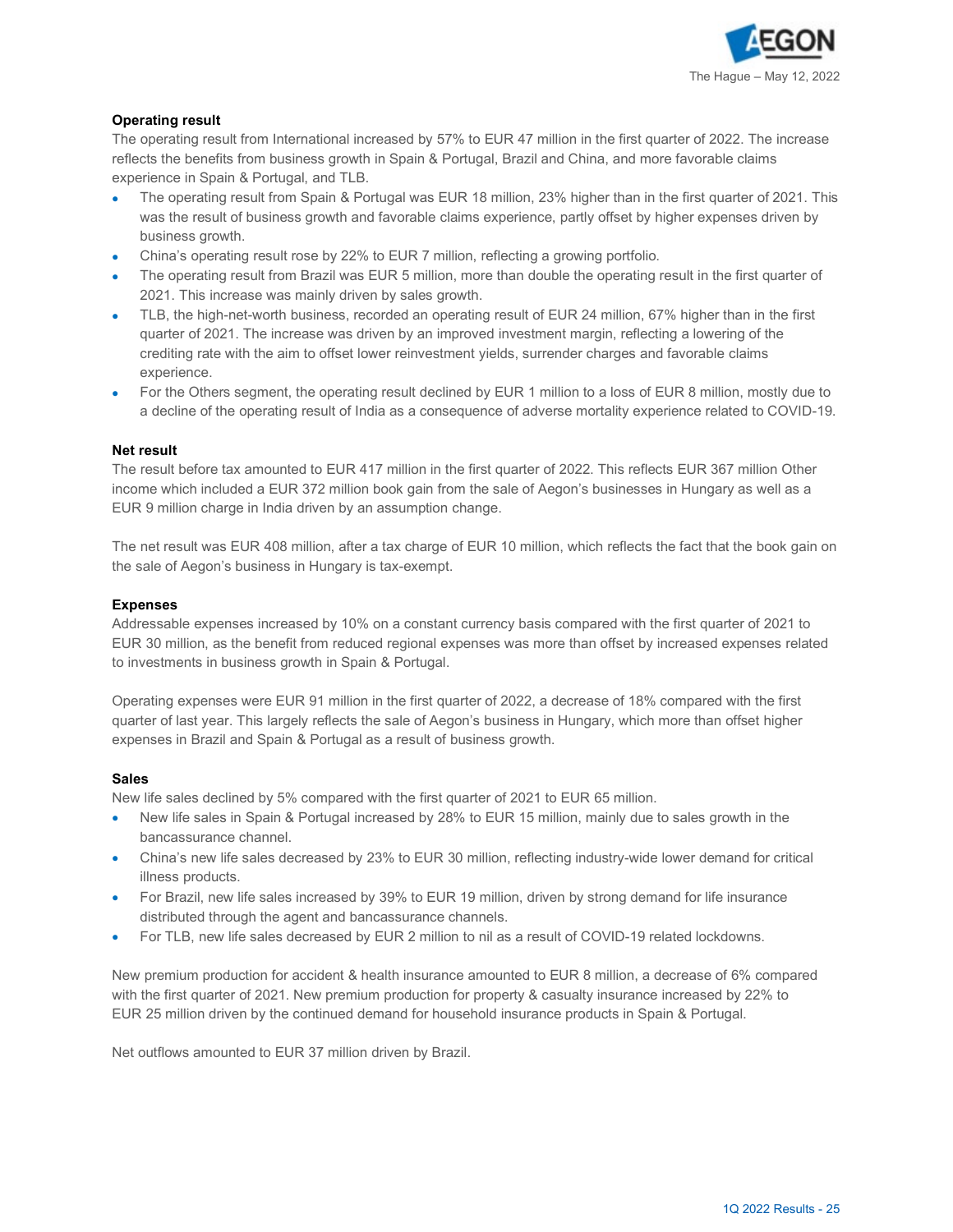

# **Market consistent value of new business**

Market consistent value of new business (MCVNB) in International decreased from EUR 28 million in the first quarter of 2021 to EUR 22 million in the first quarter of 2022. This was mainly driven by industry-wide lower demand for critical illness products in China, which more than offset higher sales in Spain & Portugal and Brazil.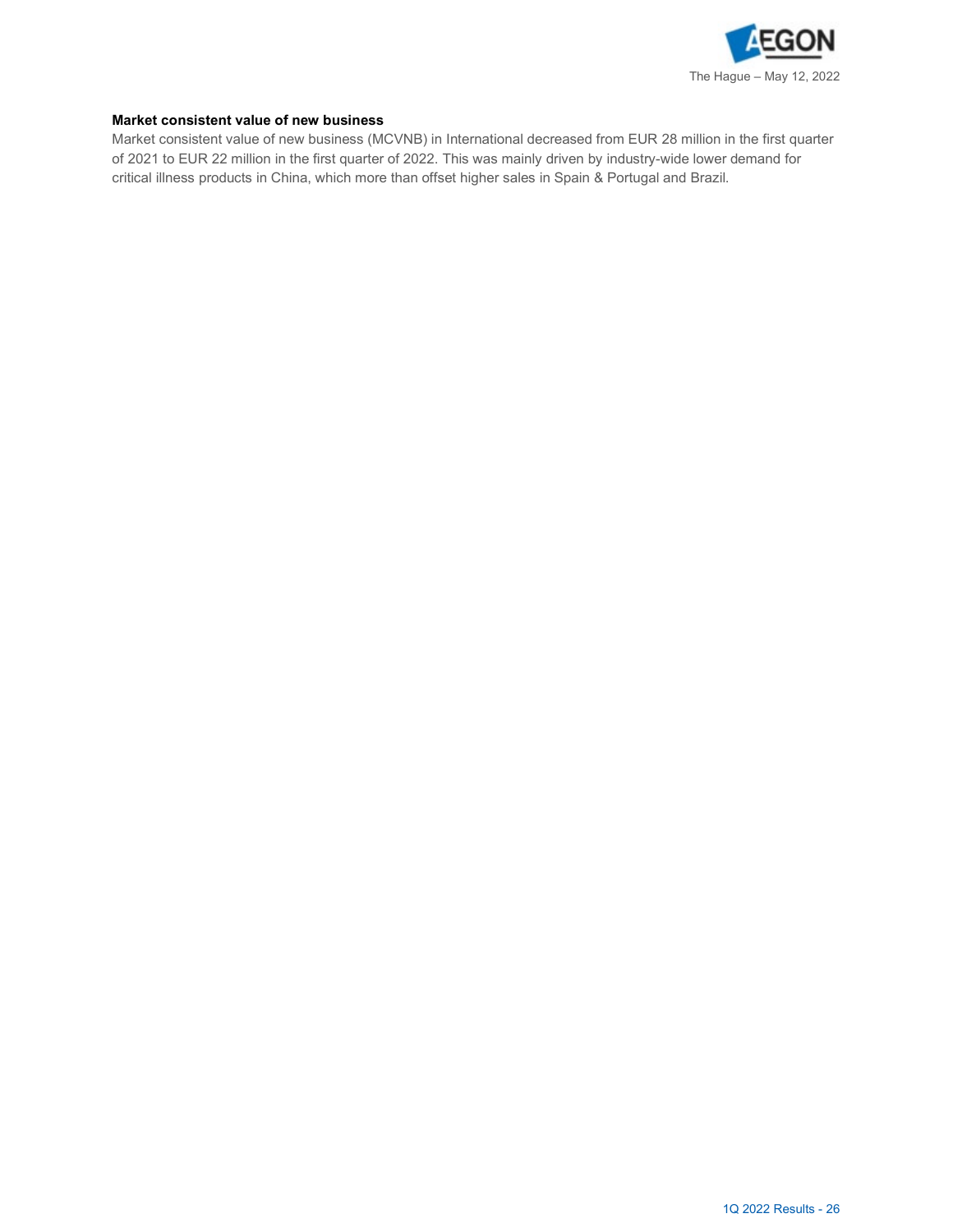

# Asset Management

| <b>Asset Management</b>                    |                          |                |                |                          | unaudited      |
|--------------------------------------------|--------------------------|----------------|----------------|--------------------------|----------------|
| <b>EUR</b> in millions                     | 1Q 2022<br>Notes         | 1Q 2021        | $\frac{0}{0}$  | 4Q 2021                  | $\frac{0}{0}$  |
|                                            |                          |                |                |                          |                |
| Global Platforms                           | 18                       | 13             | 36             | 13                       | 33             |
| Strategic Partnerships                     | 51                       | 62             | (18)           | 36                       | 41             |
| <b>Operating result</b>                    | 68                       | 75             | (9)            | 49                       | 39             |
| Fair value items                           |                          | (2)            | 87             | $\sim$                   | n.m.           |
| Realized gains / (losses) on investments   | $\overline{4}$           | $\overline{2}$ | 147            | $\overline{\phantom{a}}$ | n.m.           |
| Net impairments                            | $\overline{\phantom{a}}$ | $\sim$         | n.m.           | (1)                      | n.m.           |
| Non-operating items                        | 3                        | (1)            | n.m.           | $\bar{a}$                | n.m.           |
| Other income / (charges)                   | (8)                      | (2)            | n.m.           | (6)                      | (35)           |
| <b>Result before tax</b>                   | 64                       | 72             | (12)           | 43                       | 49             |
| Income tax                                 | (23)                     | (21)           | (10)           | (6)                      | n.m.           |
| <b>Net result</b>                          | 41                       | 52             | (21)           | 37                       | 11             |
| Management fees                            | 153                      | 146            | 5              | 158                      | (3)            |
| Performance fees                           | $\overline{4}$           | 46             | (92)           | 16                       | (77)           |
| Other                                      | 37                       | 20             | 87             | 18                       | 110            |
| Total revenue*                             | 194                      | 212            | (9)            | 191                      | $\overline{2}$ |
| Global Platforms                           | 109                      | 102            | $\overline{z}$ | 114                      | (4)            |
| Strategic Partnerships                     | 85                       | 110            | (23)           | 78                       | 9              |
| Total revenue*                             | 194                      | 212            | (9)            | 191                      | $\overline{2}$ |
|                                            |                          |                |                |                          |                |
| <b>Operating Expenses</b>                  | 133                      | 137            | (3)            | 146                      | (8)            |
| of which addressable expenses              | 91                       | 87             | $\overline{4}$ | 99                       | (8)            |
| Addressable expenses in constant currency  | 91                       | 91             | (1)            | 100                      | (9)            |
| <b>Operating Margin - Global Platforms</b> | 16.2%                    | 12.8%          |                | 11.7%                    |                |
| General Account                            | 4,202                    | 4,738          | (11)           | 5,089                    | (17)           |
| Affiliate                                  | 2,544                    | 2,160          | 18             | 3,244                    | (22)           |
| Third Party                                | 4,774                    | 6,920          | (31)           | 5,818                    | (18)           |
| Global Platforms                           | 11,520                   | 13,818         | (17)           | 14,152                   | (19)           |
| Strategic Partnerships                     | 31,934                   | 32,858         | (3)            | 36,303                   | (12)           |
| <b>Gross deposits</b>                      | 43,454                   | 46,675         | (7)            | 50,455                   | (14)           |
| General Account                            | (2,664)                  | (2,942)        | 9              | (1,588)                  | (68)           |
| Affiliate                                  | (1,051)                  | (769)          | (37)           | (799)                    | (32)           |
| Third Party                                | 423                      | 138            | n.m.           | 419                      | 1              |
| Global Platforms                           | (3, 293)                 | (3, 572)       | 8              | (1,968)                  | (67)           |
| Strategic Partnerships                     | 2,311                    | 2,981          | (22)           | 2,696                    | (14)           |
| <b>Net deposits</b>                        | (982)                    | (592)          | (66)           | 728                      | n.m.           |

\* Net fees and commissions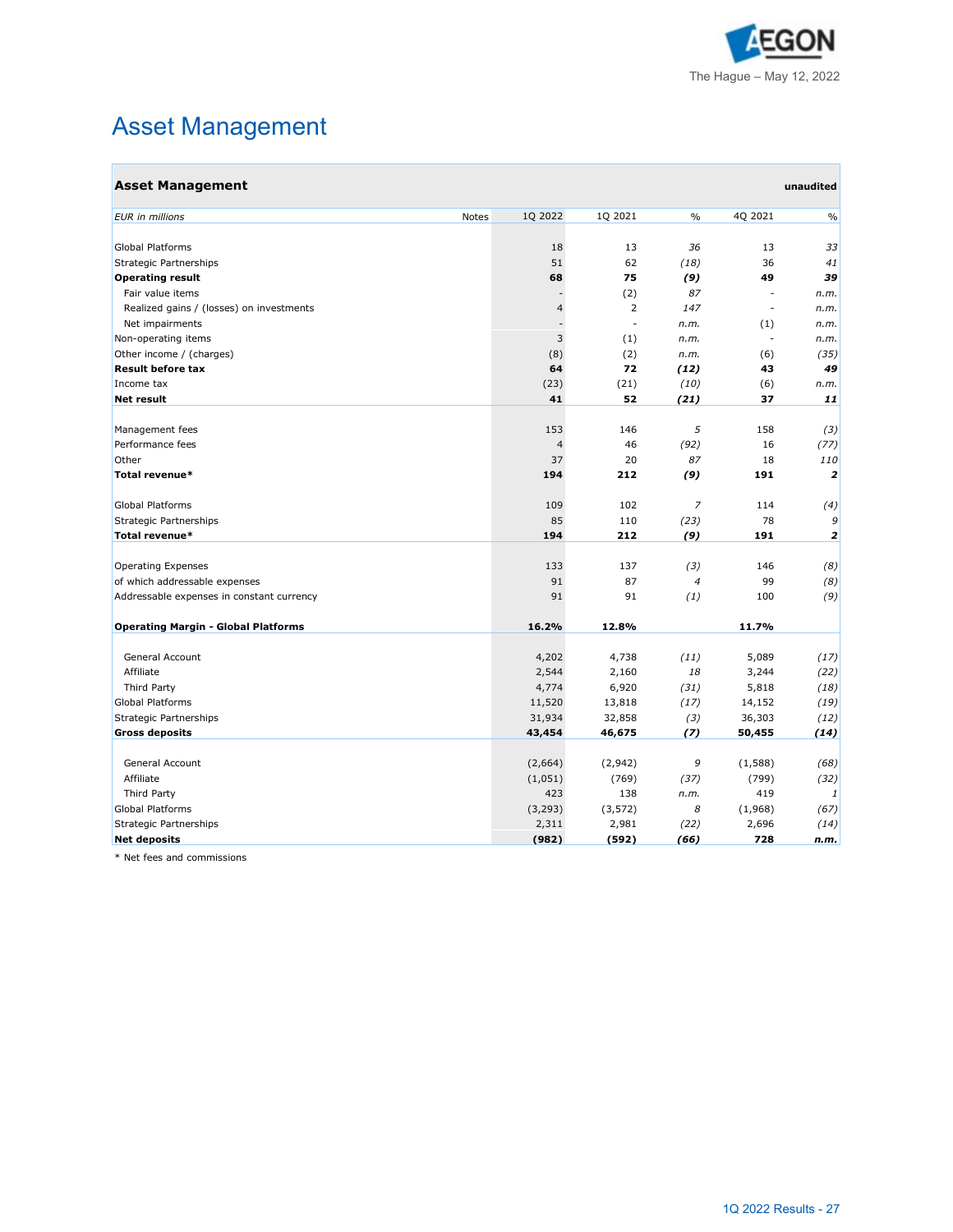

# **Operating result**

The operating result from Aegon AM decreased by 9% to EUR 68 million compared with the first quarter of 2021. Higher management fees were driven by third-party net deposits, which were partly offset by decreased fees driven by lower equity markets and higher interest rates, both reducing asset balances. In addition, higher other revenues were driven by disposition and origination fees and non-recurring items. These were more than offset by lower performance fees net of performance-based compensation in AIFMC compared with the exceptional level of performance fees in the same period last year.

- The operating result from Global Platforms increased by 36% to EUR 18 million in the first quarter. This was driven by higher management fees, mainly in the fixed income platform, as a result of third-party net deposits, which were partly offset by the impact of higher interest rates which reduced asset balances. Additionally, there were higher disposition and origination fees in Aegon's real asset business compared with the same period last year.
- The operating result from Strategic Partnerships decreased by 18% to EUR 51 million as performance fees of Aegon's Chinese asset management joint venture, AIFMC, normalized compared with the exceptional level of performance fees in the same period last year. Performance fees net of performance-based compensation for AIFMC decreased by EUR 29 million to EUR 3 million. At the same time, management fees for AIFMC increased by 7% compared to the same period last year, driven by higher asset balances as a result of net deposits, including from new fund launches, partly offset by the impact from lower equity markets. AIFMC's other revenues increased by EUR 13 million to EUR 23 million compared to the same period last year, driven by one-time investment income and other non-recurring items.

# **Net result**

The result before tax from Aegon AM decreased by 12% compared with the same period last year to EUR 64 million. This was driven by the lower operating result and higher one-time investments related to the operational improvement plan. After the income tax charge of EUR 23 million, the net result amounted to EUR 41 million. The effective tax rate equaled 36%.

### **Revenues**

In the first quarter of 2022 total revenues decreased by EUR 18 million compared with the same period last year to EUR 194 million. This was driven by a decrease in performance fees in AIFMC, which normalized compared with the exceptional level of performance fees in the same period last year. Management fees increased by EUR 7 million to EUR 153 million, driven by third-party net deposits. Other revenues increased by EUR 17 million to EUR 37 million, driven by disposition and origination fees in Aegon's real asset business, one-time investment income, and other nonrecurring items.

### **Expenses**

Addressable expenses – related to Global Platforms – increased by EUR 4 million to EUR 91 million in the first quarter of 2022. On a constant currency basis they remained stable, as investments in business growth were offset by the release of accruals of performance-related compensation.

Operating expenses decreased by 3% to EUR 133 million mainly driven by the lower performance-related compensation in AIFMC. This was partly offset by one-time investments related to the operational improvement plan for Global Platforms of EUR 8 million in the first quarter of 2022.

# **Sales**

Third-party net deposits decreased by EUR 0.4 billion to EUR 2.7 billion in the first quarter of 2022, and consisted of net deposits of EUR 0.4 billion on Global Platforms, and net deposits of EUR 2.3 billion on Strategic Partnerships. This builds on Aegon's track record of ten consecutive years of positive third-party net deposits, and reflects Aegon AM's competitive investment capabilities.

Global Platforms third-party net deposits increased by EUR 0.3 billion to EUR 0.4 billion in the first quarter of 2022, as net deposits on the fixed income platform were partly offset by net outflows from the fiduciary and multi-management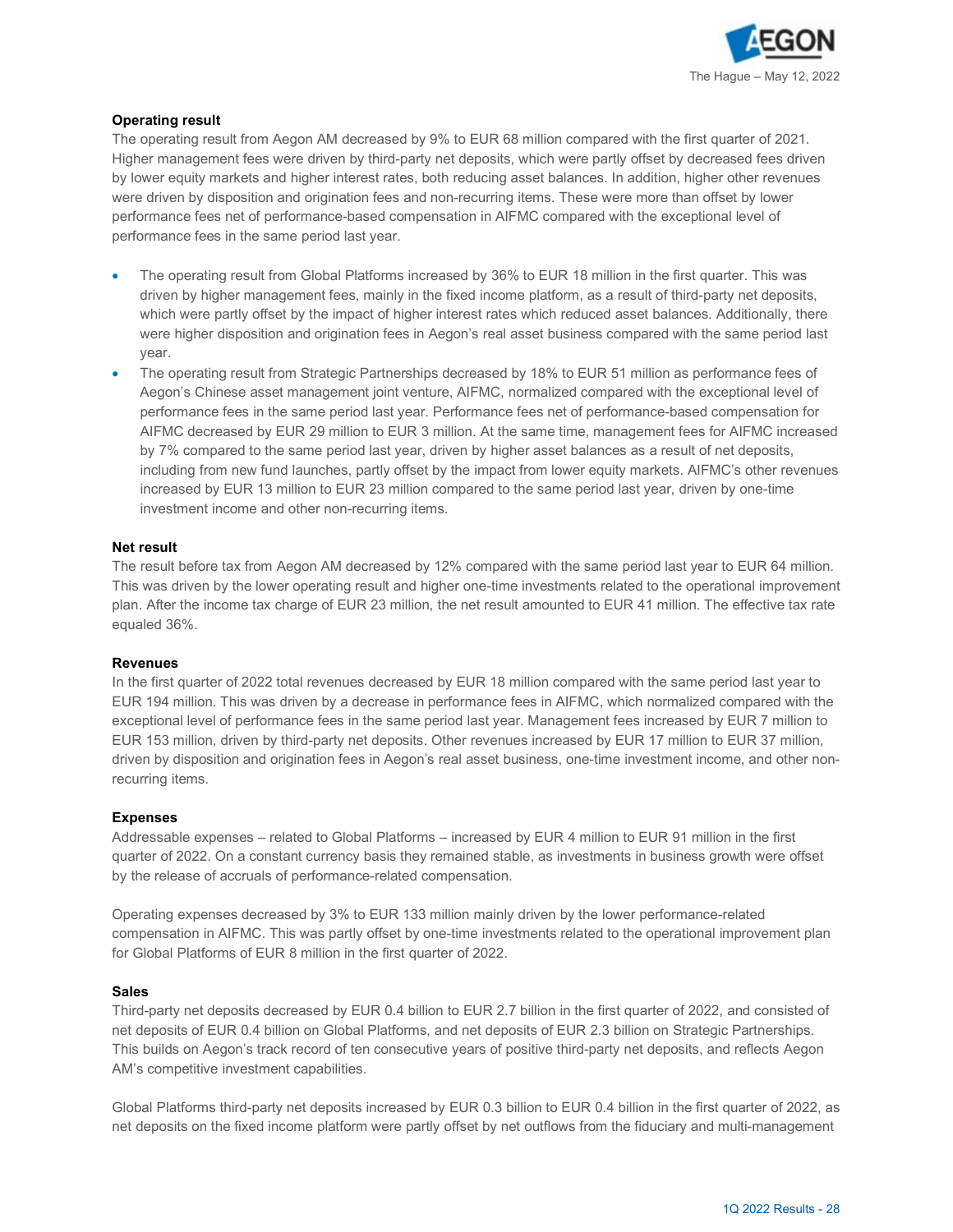

platform. Strategic Partnerships third-party net deposits decreased by EUR 0.7 billion to EUR 2.3 billion in the first quarter of 2022 driven by AIFMC as a result of the impact of lower Chinese equity markets compared with the first quarter of last year.

Net outflows from the general account were EUR 2.6 billion in the first quarter of 2022, compared with net outflows of EUR 2.9 billion in the first quarter of last year. This was largely attributable to rising interest rates, which led to a reduction in money market investments and fixed income investments in the Dutch general account in the first quarter of 2022. Net outflows from affiliates were EUR 1.1 billion in the first quarter of 2022, in part driven by the United Kingdom.

### **Assets under management**

Assets under management increased by EUR 7 billion compared with March 31, 2021, to EUR 388 billion. This was driven by third-party net deposits and favorable currency movements partly offset by unfavorable market movements and outflows in the general account and affiliate books.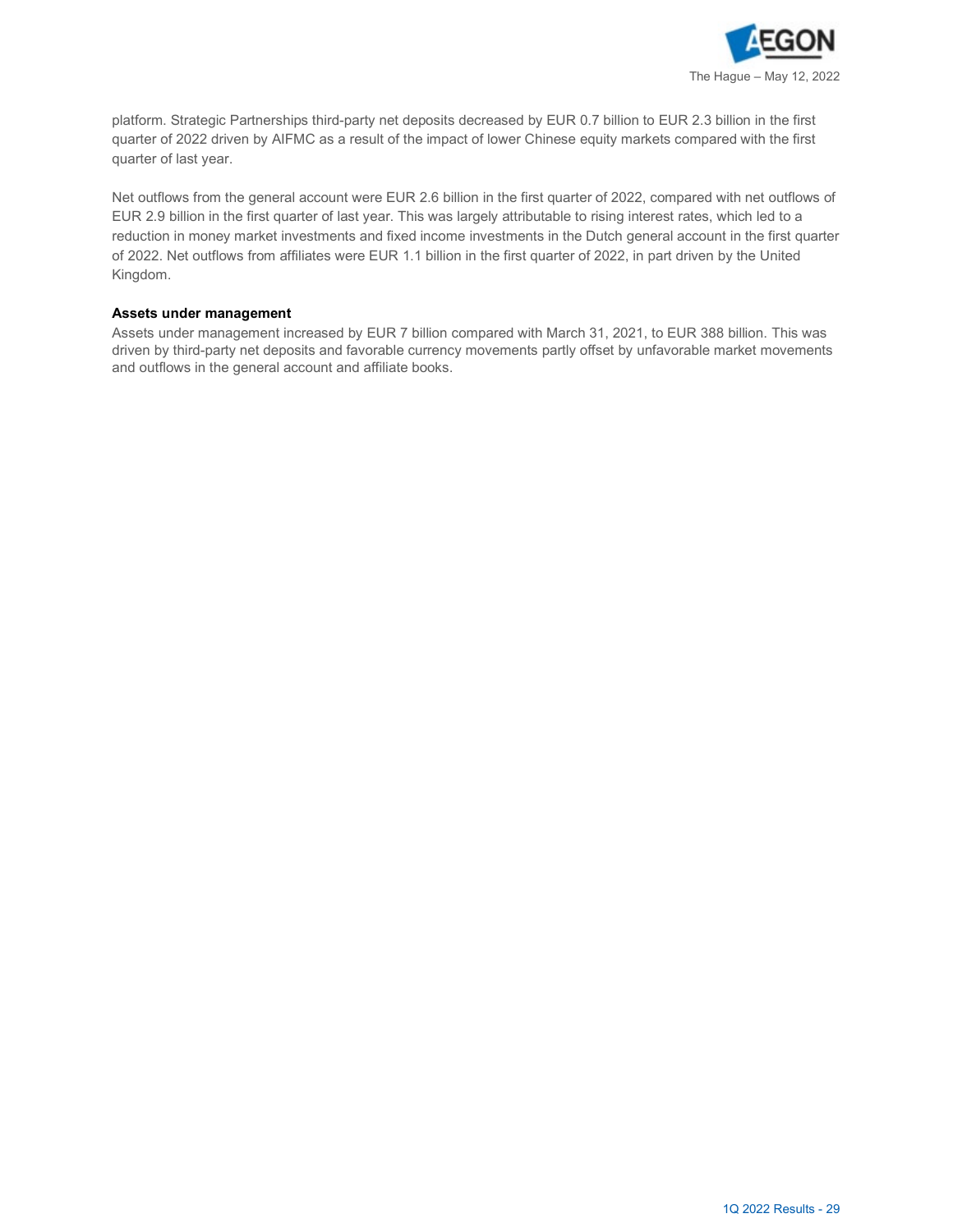

**unaudited**

# **Market consistent value of new business unaudited**

| EUR millions, after tax | <b>Notes</b> | 10 2022 | 10 2021 | $\%$ | 40 2021 | $\frac{0}{0}$  |
|-------------------------|--------------|---------|---------|------|---------|----------------|
|                         |              |         |         |      |         |                |
| Americas                |              | 65      | 86      | (25) | 107     | (39)           |
| The Netherlands         |              | 13      | 6       | 111  | 3       | n.m.           |
| United Kingdom          |              | 35      | 31      | 10   | 17      | 103            |
| International           |              | 23      | 28      | (19) | 22      | $\overline{2}$ |
| <b>Total</b>            |              | 136     | 153     | (11) | 149     | (9)            |

# **Modelled new business: APE**

| <b>EUR</b> millions, after tax | Notes | 10 2022 | 10 2021 | $\frac{0}{0}$ | 40 2021 | $\frac{0}{0}$ |
|--------------------------------|-------|---------|---------|---------------|---------|---------------|
|                                |       |         |         |               |         |               |
| Americas                       |       | 280     | 261     |               | 184     | 52            |
| The Netherlands                |       | 203     | 267     | (24)          | 60      | n.m.          |
| United Kingdom                 |       | 668     | 542     | 23            | 515     | 30            |
| International                  |       | 122     | 103     | 18            | 173     | (30)          |
| Total                          |       | 1,272   | 1,174   | 8             | 933     | 36            |

# **Modelled new business: Deposits unaudited**

| EUR millions, after tax                       | Notes | 1Q 2022      | 10 2021                                  | $\frac{0}{0}$ | 4Q 2021           | $\frac{0}{0}$ |
|-----------------------------------------------|-------|--------------|------------------------------------------|---------------|-------------------|---------------|
| Americas<br>The Netherlands<br>United Kingdom |       | 2,112<br>303 | 2,353<br>271<br>$\overline{\phantom{a}}$ | (10)<br>12    | 1,864<br>161<br>۰ | 13<br>88      |
| International                                 |       | 15           | 8                                        | 94            |                   | n.m.          |
| Total                                         |       | 2,431        | 2,631                                    | (8)           | 2,028             | 20            |

| <b>Exchange rates</b>                               |                |        |                |        |
|-----------------------------------------------------|----------------|--------|----------------|--------|
|                                                     | <b>EUR/USD</b> |        | <b>EUR/GBP</b> |        |
|                                                     | 2022           | 2021   | 2022           | 2021   |
| Current quarter YTD income statement (average rate) | 1.1221         | 1.2046 | 0.8366         | 0.8737 |
| Prior quarter YTD income statement (average rate)   | 1.1831         |        | 0.8598         |        |
| Current quarter balance sheet (closing rate)        | 1.1127         | 1.1753 | 0.8451         | 0.8519 |
| Prior quarter balance sheet (closing rate)          | 1.1372         |        | 0.8396         |        |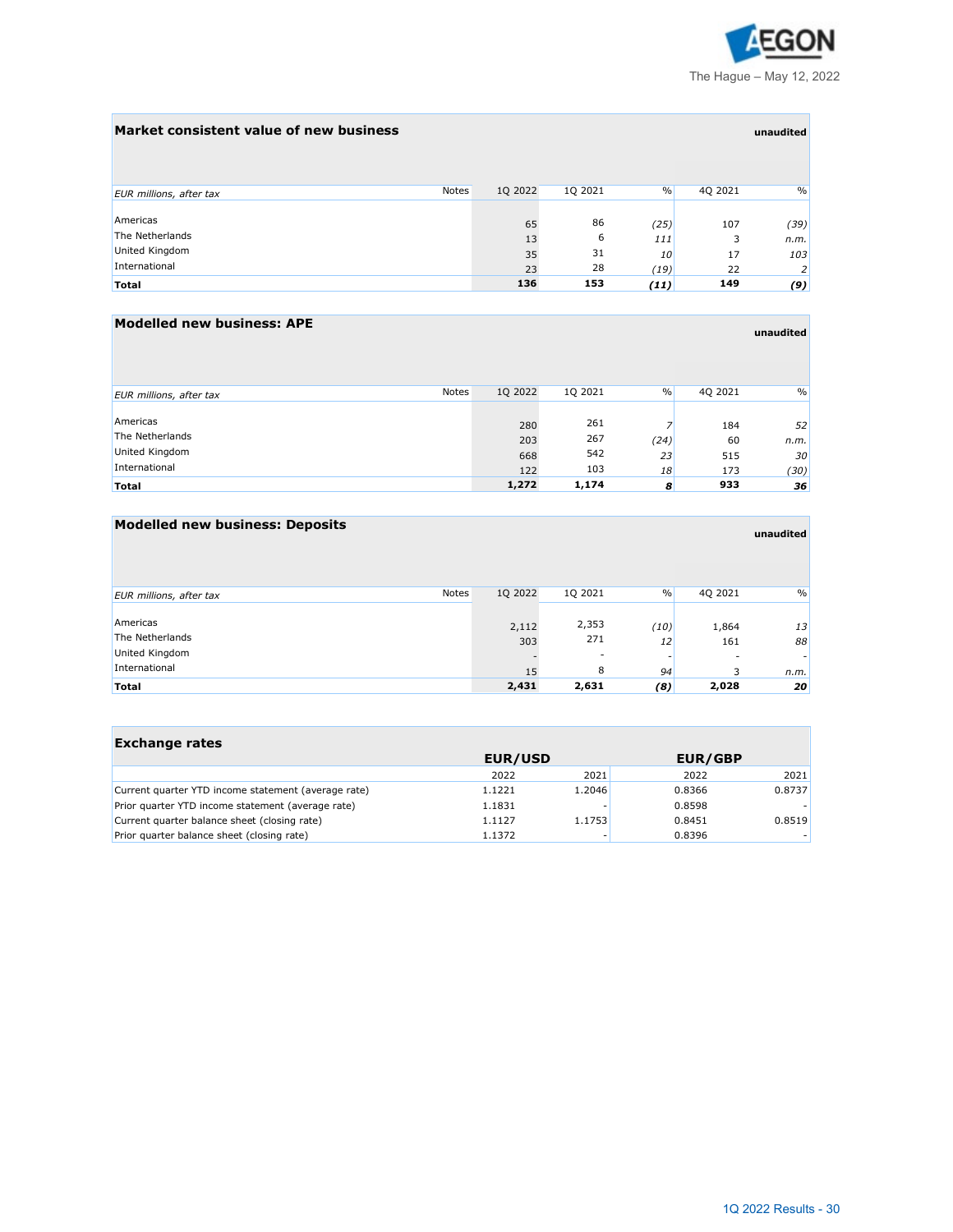

# Additional information

# **Presentation**

The conference call presentation is available o[n aegon.com](http://www.aegon.com/results) as of 7.30 a.m. CET.

# **Supplements**

Aegon's 1Q 2022 Financial Supplement and other supplementary documents are available o[n aegon.com.](http://www.aegon.com/results)

#### **Conference call including Q&A**

The conference call starts at 9:00 a.m. CET, with an audio webcast on aegon.com. Two hours after the conference call, a replay will be available on aegon.com.

#### *Click to join conference call*

With 'click to join', there is no need to dial-in for the conference call. Simply click the link below, enter your information and you will be called back to directly join the conference. The link becomes active 15 minutes prior to the scheduled start time. [Click here to connect.](https://urldefense.proofpoint.com/v2/url?u=https-3A__events.globalmeet.com_Public_ClickToJoin_ZW5jPTR5T3pxdHFBWmp5a1VDWHJMVDhRbk5zaHl1NW5jVGVodEtGUTJ0WFZJNjZib3VrK0V4cTBJZz09&d=DwMBaQ&c=9g4MJkl2VjLjS6R4ei18BA&r=Ua9A2-e5P87A3K7QOBPEI7Dt0NXtlx50FRc_QkR6K1s&m=UuaNrPXMDi7KzCn7ADQdpwQKUCaFjxBRQuySQVQpLevm-BVoRdqNMHbr_Spyg5sI&s=b6CuYK3MOccemsncFaxaxYwIDXfFC-hMeY5GoBt919s&e=) Should you wish not to use the 'click to join' function, dial-in numbers are also available.

*Dial-in numbers for conference call* United States: +1 720 452 7989 United Kingdom: +44 (0)330 165 4012 The Netherlands: +31 (0) 20 703 8218

Passcode: 7303378

#### **Financial calendar 2022**

Annual General Meeting – May 31 Ex-dividend date final dividend 2021 – June 2 Publication stock fraction final dividend 2021 – June 29 Payment date final dividend 2021 – July 6 Second quarter 2022 results – August 11 Ex-dividend date interim dividend 2022 – August 23 Payment date interim dividend 2022 – September 21 Third quarter 2022 results – November 10 IFRS 9/17 Educational Webinar– December 14

#### **About Aegon**

Aegon is an integrated, diversified, international financial services group. The company offers investment, protection, and retirement solutions, with a strategic focus on three core markets (the United States, the United Kingdom, and the Netherlands), three growth markets (Spain & Portugal, Brazil, and China), and one global asset manager.

Aegon's purpose of *Helping people live their best lives* runs through all its activities. As a leading global investor and employer, the company seeks to have a positive impact by addressing critical environmental and societal issues, with a focus on climate change and inclusion & diversity.

Aegon is headquartered in The Hague, the Netherlands, and listed on Euronext Amsterdam and the New York Stock Exchange. More information can be found a[t aegon.com.](https://www.aegon.com/)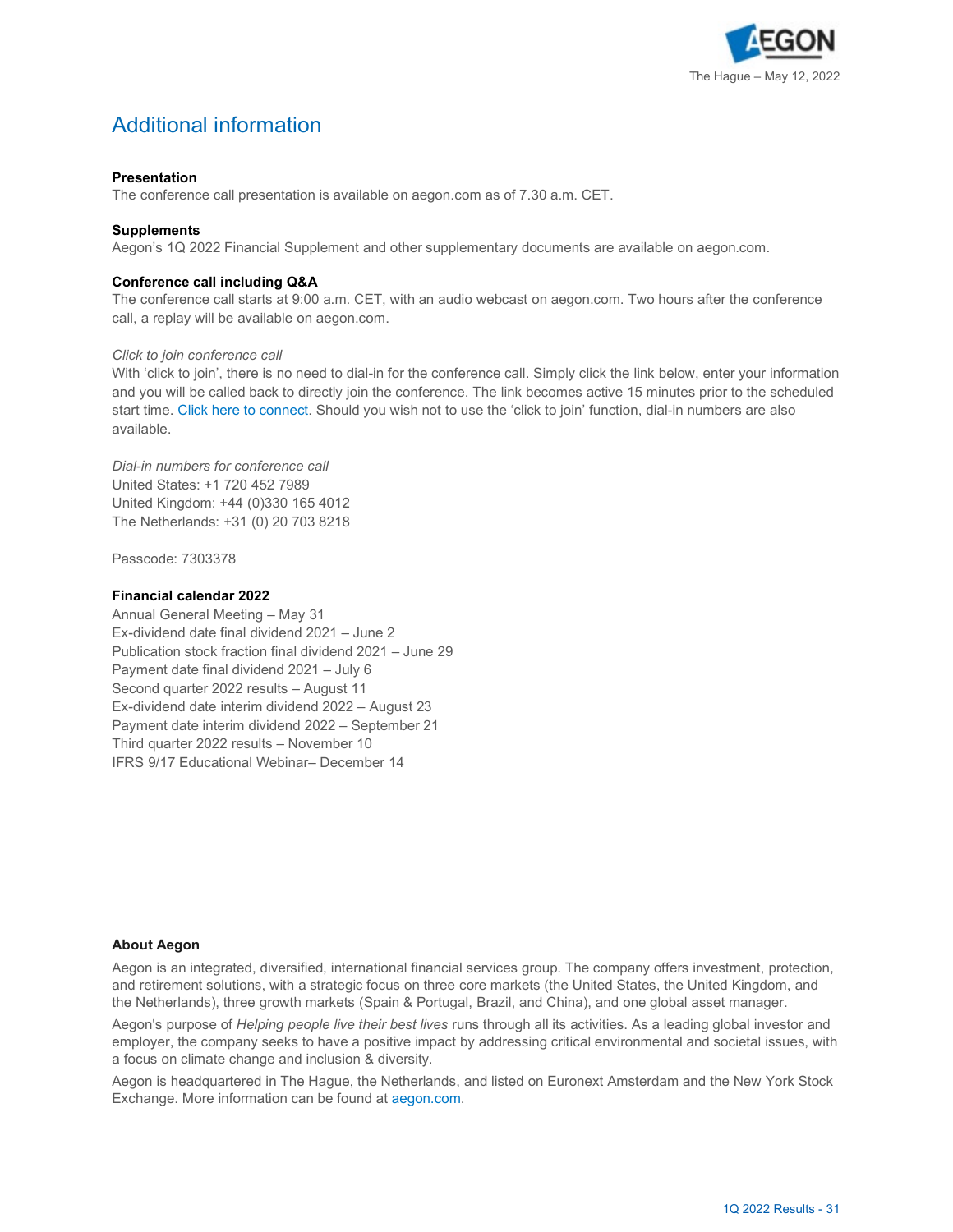

### **Notes (1 of 3)**

1) For segment reporting purposes operating result, operating result after tax, operating expenses, addressable expenses, income tax (including joint ventures (jv's) and associated companies), result before tax (including jv's and associated companies) and market consistent value of new business are calculated by consolidating on a proportionate basis the revenues and expenses of Aegon's joint ventures and Aegon's associates. Aegon believes that these non-IFRS measures provide meaningful information about the underlying results of Aegon's business, including insight into the financial measures that Aegon's senior management uses in managing the business. Among other things, Aegon's senior management is compensated based in part on Aegon's results against targets using the non-IFRS measures presented here. While other insurers in Aegon's peer group present substantially similar non-IFRS measures, the non-IFRS measures presented in this document may nevertheless differ from the non-IFRS measures presented by other insurers. There is no standardized meaning to these measures under IFRS or any other recognized set of accounting standards. Readers are cautioned to consider carefully the different ways in which Aegon and its peers present similar information before comparing them.

Aegon believes the non-IFRS measures shown herein, when read together with Aegon's reported IFRS financial statements, provide meaningful supplemental information for the investing public to evaluate Aegon's business after eliminating the impact of current IFRS accounting policies for financial instruments and insurance contracts, which embed a number of accounting policy alternatives that companies may select in presenting their results (i.e. companies can use different local GAAPs to measure the insurance contract liability) and that can make the comparability from period to period difficult.

Aegon segment reporting is based on the businesses as presented in internal reports that are regularly reviewed by the Executive Board which is regarded as the chief operating decision maker.

| <b>Segment information</b>                                                                                            |               |                                                  |       |                            |                                                  | unaudited      |
|-----------------------------------------------------------------------------------------------------------------------|---------------|--------------------------------------------------|-------|----------------------------|--------------------------------------------------|----------------|
|                                                                                                                       |               | 10 2022                                          |       |                            | 10 2021                                          |                |
| <b>EUR</b> millions                                                                                                   | Segment total | Joint ventures<br>and associates<br>eliminations |       | Consolidated Segment total | Joint ventures<br>and associates<br>eliminations | Consolidated   |
|                                                                                                                       |               |                                                  |       |                            |                                                  |                |
| Operating result after tax                                                                                            | 372           | 37                                               | 409   | 357                        | (19)                                             | 338            |
| Tax on operating result                                                                                               | (92)          | 20                                               | (72)  | (74)                       | 24                                               | (50)           |
| <b>Operating result</b>                                                                                               | 463           | 17                                               | 480   | 431                        | (43)                                             | 388            |
| Fair value items                                                                                                      | (452)         | (47)                                             | (499) | 3                          | 19                                               | 22             |
| Realized gains / (losses) on investments                                                                              | 73            | (2)                                              | 71    | 31                         | (3)                                              | 28             |
| Net impairments                                                                                                       | (20)          | $\mathbf{1}$                                     | (19)  | 16                         |                                                  | 16             |
| Non-operating items                                                                                                   | (399)         | (48)                                             | (447) | 50                         | 16                                               | 66             |
| Other income / (charges)                                                                                              | 330           | 10                                               | 339   | $\mathbf{1}$               | 3                                                | $\overline{4}$ |
| <b>Result before tax</b>                                                                                              | 394           | (21)                                             | 373   | 482                        | (24)                                             | 458            |
| Income tax from certain proportionately<br>consolidated joint ventures and associates                                 |               |                                                  |       |                            |                                                  |                |
| included in income before tax                                                                                         | 21            | (21)                                             |       | 24                         | (24)                                             |                |
| Income tax (expense) / benefit<br>Of which income tax from certain<br>proportionately consolidated joint ventures and | 18            | 21                                               | 39    | (96)                       | 24                                               | (72)           |
| associates included in income before tax                                                                              | (21)          | 21                                               |       | (24)                       | 24                                               |                |
| <b>Net result</b>                                                                                                     | 412           |                                                  | 412   | 386                        |                                                  | 386            |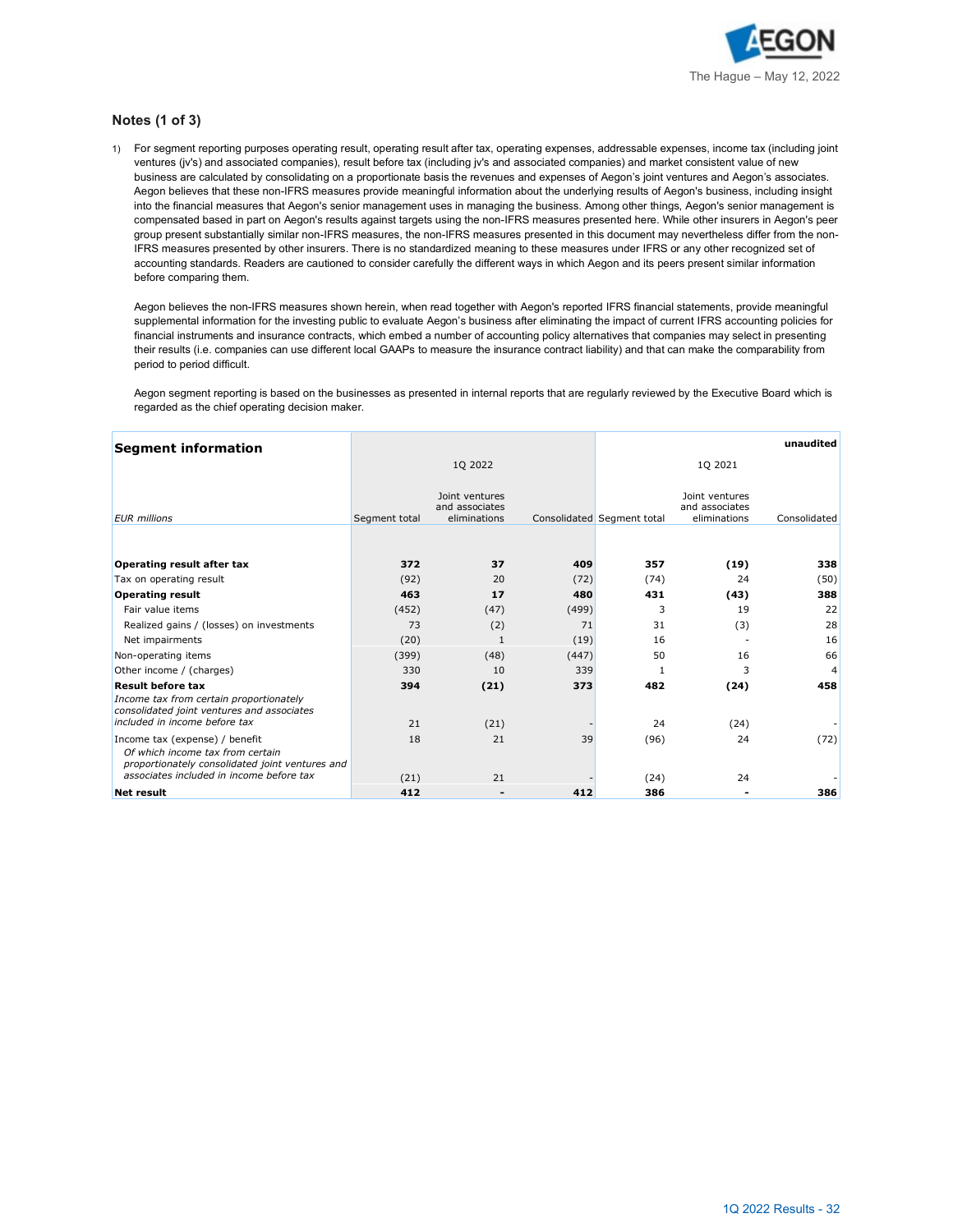

# **Notes (2 of 3)**

| <b>Segment information</b>                                                                                            |               |                                                  | unaudited    |
|-----------------------------------------------------------------------------------------------------------------------|---------------|--------------------------------------------------|--------------|
|                                                                                                                       |               | 40 2021                                          |              |
| <b>EUR</b> millions                                                                                                   | Segment total | Joint ventures<br>and associates<br>eliminations | Consolidated |
|                                                                                                                       |               |                                                  |              |
| Operating result after tax                                                                                            | 405           | 69                                               | 474          |
| Tax on operating result                                                                                               | (65)          | 16                                               | (49)         |
| <b>Operating result</b>                                                                                               | 470           | 53                                               | 523          |
| Fair value items                                                                                                      | 90            | (67)                                             | 23           |
| Realized gains / (losses) on investments                                                                              | 121           | (2)                                              | 119          |
| Net impairments                                                                                                       | 15            |                                                  | 16           |
| Non-operating items                                                                                                   | 226           | (68)                                             | 158          |
| Other income / (charges)                                                                                              | (69)          |                                                  | (70)         |
| <b>Result before tax</b>                                                                                              | 627           | (16)                                             | 611          |
| Income tax from certain proportionately<br>consolidated joint ventures and associates                                 |               |                                                  |              |
| included in income before tax                                                                                         | 16            | (16)                                             |              |
| Income tax (expense) / benefit<br>Of which income tax from certain<br>proportionately consolidated joint ventures and | (101)         | 16                                               | (85)         |
| associates included in income before tax                                                                              | (16)          | 16                                               |              |
| <b>Net result</b>                                                                                                     | 526           |                                                  | 526          |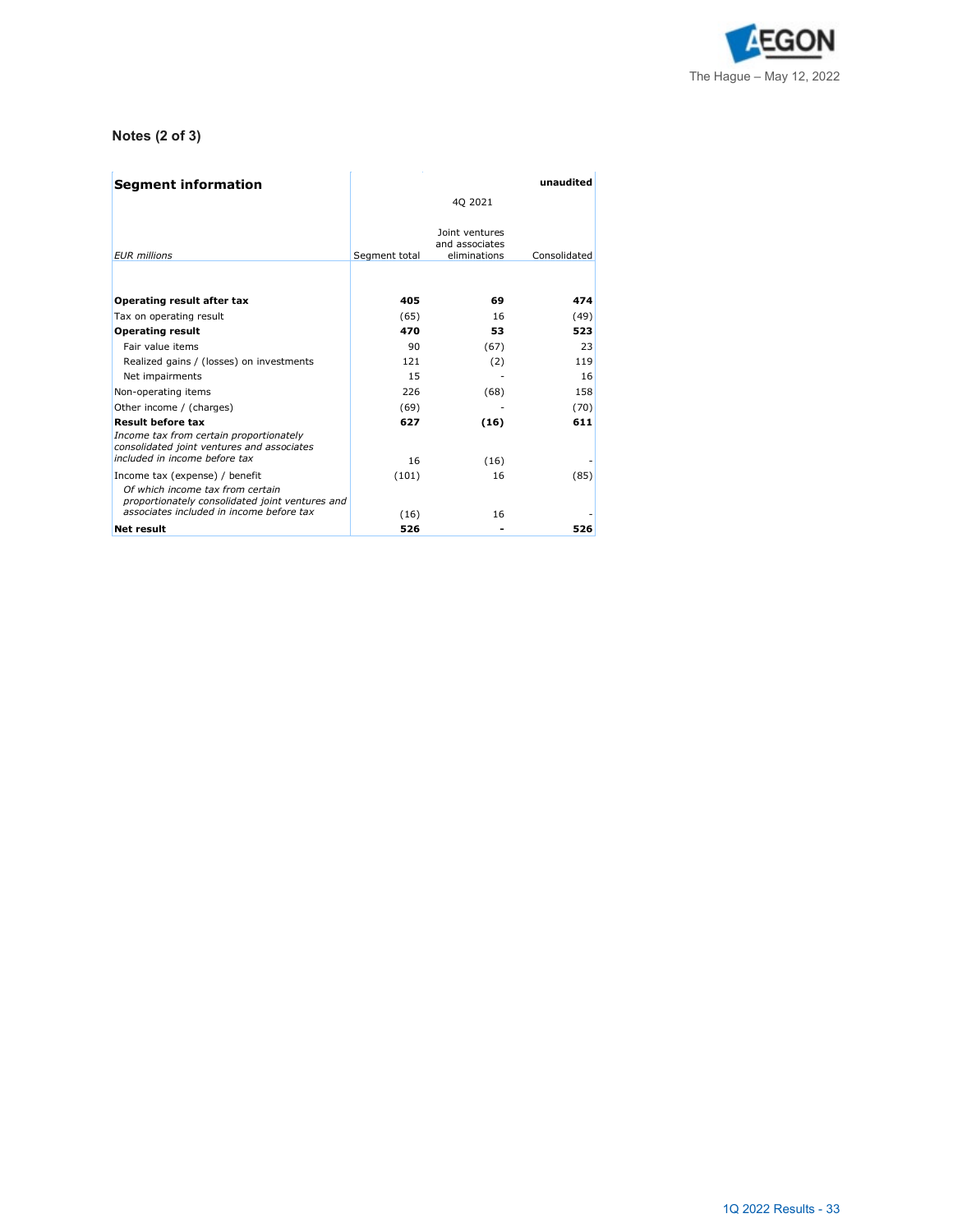

# **Notes (3 of 3)**

- <sup>2)</sup> New life sales is defined as new recurring premiums plus  $1/10$  of single premiums.
- <sup>3)</sup> The present value, at point of sale, of all cashflows for new business written during the reporting period, calculated using approximate point of sale economics assumptions. Market consistent value of new business is calculated using a risk neutral approach, ignoring the investment returns expected to be earned in the future in excess of risk-free rates (swap curves), with the exception of an allowance for liquidity premium. The Swap curve is extrapolated beyond the last liquid point to an ultimate forward rate. The market consistent value of new business is calculated on a post-tax basis, after allowing for the time value financial options and guarantees, a market value margin for non-hedgeable non-financial risks and the costs of non-hedgeable stranded capital.
- <sup>4)</sup> Return on equity is a ratio calculated by dividing the operating result after cost of leverage by the average shareholders' equity excluding the revaluation reserve.
- $5)$  Included in Other income/(charges) are income/(charges) made to policyholders with respect to income tax in the United Kingdom.
- $6)$  Includes production on investment contracts without a discretionary participation feature of which the proceeds are not recognized as revenues but are directly added to Aegon's investment contract liabilities for UK.
- $7$  APE = recurring premium + 1/10 single premium.
- 8) Reconciliation of operating expenses, used for segment reporting, to Aegon's IFRS based operating expenses.

| <b>Unaudited</b>                                  | 10   | 10   |
|---------------------------------------------------|------|------|
| <b>EUR</b> millions                               | 2022 | 2021 |
|                                                   |      |      |
| Employee expenses                                 | 511  | 490  |
| Administrative expenses                           | 358  | 376  |
| Operating expenses for IFRS reporting             | 870  | 866  |
| Operating expenses related to jv's and associates | 79   | 89   |
| Operating expenses in earnings release            | 949  | 954  |

- 9) New life sales, gross deposits and net deposits data include results from Aegon's joint ventures and Aegon's associates consolidated on a proportionate basis.
- <sup>10)</sup> The calculation of the Solvency II capital surplus and ratio are based on Solvency II requirements. For insurance entities in Solvency II equivalent regimes (United States, Bermuda, and Brazil) local regulatory solvency measurements are used. Specifically, required capital for the regulated entities in the US is calculated as one and a half times (150%) the upper end of the Company Action Level range (200% of Authorized Control Level) as applied by the National Association of Insurance Commissioners in the US, while the own funds is calculated by applying a haircut to available capital under the local regulatory solvency measurement of one time (100%) the upper end of the Company Action Level range. For entities in financial sectors other than the insurance sector, the solvency requirements of the appropriate regulatory framework are taken into account in the group ratio. The group ratio does include Aegon Bank N.V. As the UK With-Profit funds is ring fenced, no surplus is taken into account regarding the UK With-Profit funds for Aegon UK and Group numbers.
- <sup>11)</sup> The Solvency II capital ratio reflects Aegon's interpretation of Solvency II requirements and are not final until filed with the regulators. The Solvency II capital calculation is subject to supervisory review on an ongoing basis.<br><sup>12)</sup> The numbers in this release are unaudited.
-